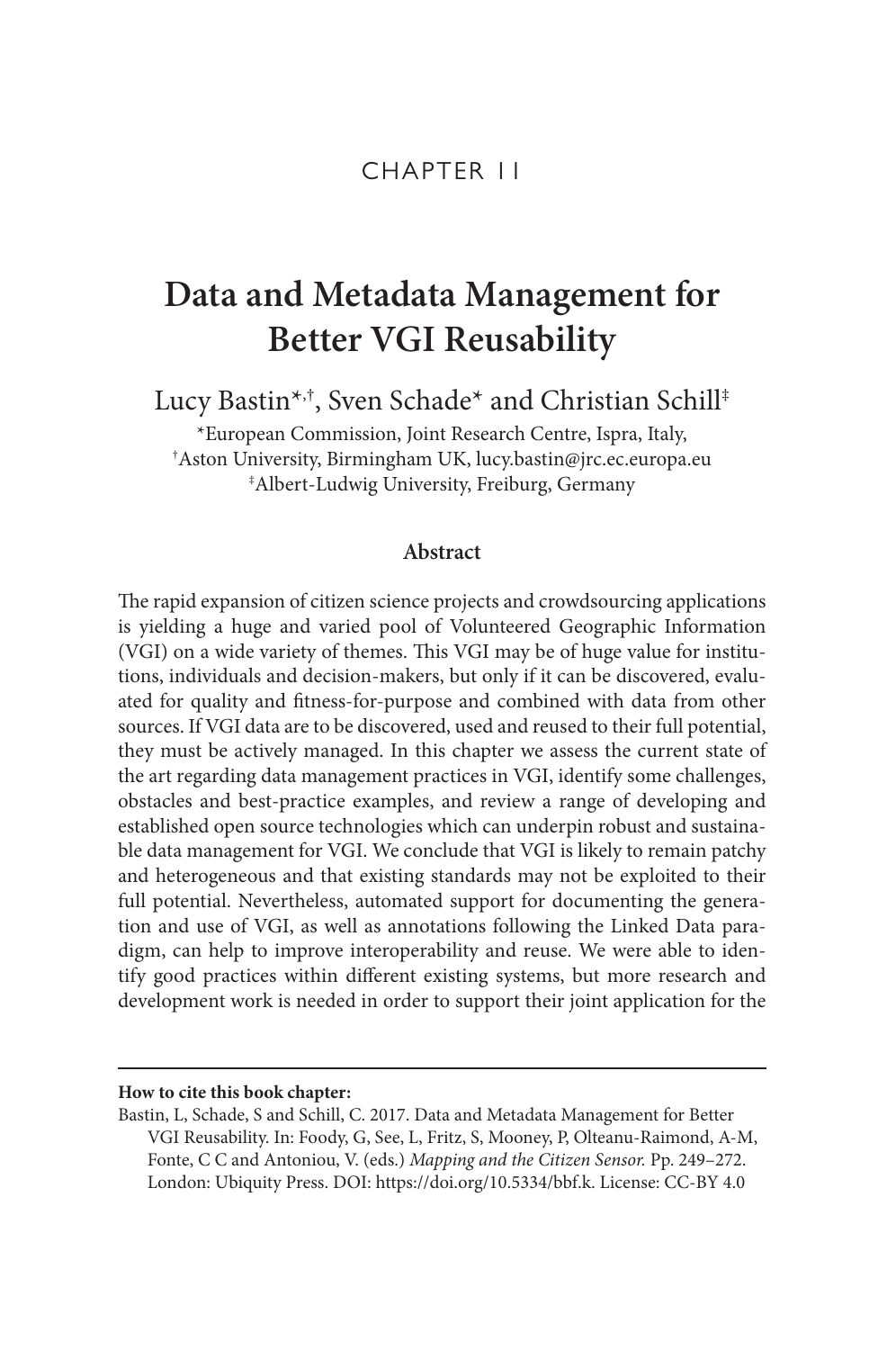benefit of VGI. New data management methodologies can only succeed if their benefits (for example, simplifying administration or lowering the entry barrier to data publication) exceed the implementation costs.

## **Keywords**

Data Management; Quality Assurance; Quality Control; Interoperability; Open Standards

## **1 Introduction**

The visibility and perceived importance of VGI projects and citizen science is continuously increasing, and this book offers insight into many aspects of usergenerated content and VGI collections. In this chapter, we summarise some insights on good practice for the storage and dissemination of this type of data.

Data collection and information retrieval in crowdsourcing or VGI projects may happen on very different spatial and temporal scales and diverse thematic areas, and may involve very varied groups of contributors in terms of expertise and interests. VGI campaigns can include, for example, short-term emergency response projects (e.g. after earthquakes and other natural disasters) that exploit volunteered observations along with repurposed information harvested from social media; Citizens' Observatories such as those funded by the European Commission<sup>1</sup>, which have structured and strategic goals to foster '… general public engagement in scientific research activities when citizens actively contribute to science either with their intellectual effort or surrounding knowledge or with their tools and resources…'(Socientize, 2013); or well established infrastructures and frameworks such as the Global Biodiversity Information Facility (GBIF), which has collated and registered decades-worth of global species data.

Inherently, such initiatives have quite heterogeneous requirements for data cataloguing, access to data, licensing and long-term availability of data, but they do (or at least they should) share some general 'good practice principles' of data management. These principles include aspects such as how to securely store data; how to grant access and to whom; how to document data so they can be found by humans or machines for specific purposes; and how to develop a common understanding of the meaning of collected information so that data can be understood and used, at the very least within the context of the original project, but potentially also outside that domain.

In 2014, the Joint Research Centre (JRC; the EC's science service) in Ispra, Italy, conducted a 'Citizen Science and Smart Cities Summit' and summarised in a technical report (Craglia and Granell, 2014) that at the time when they wrote '… there [was] little interoperability and reusability of [user-generated]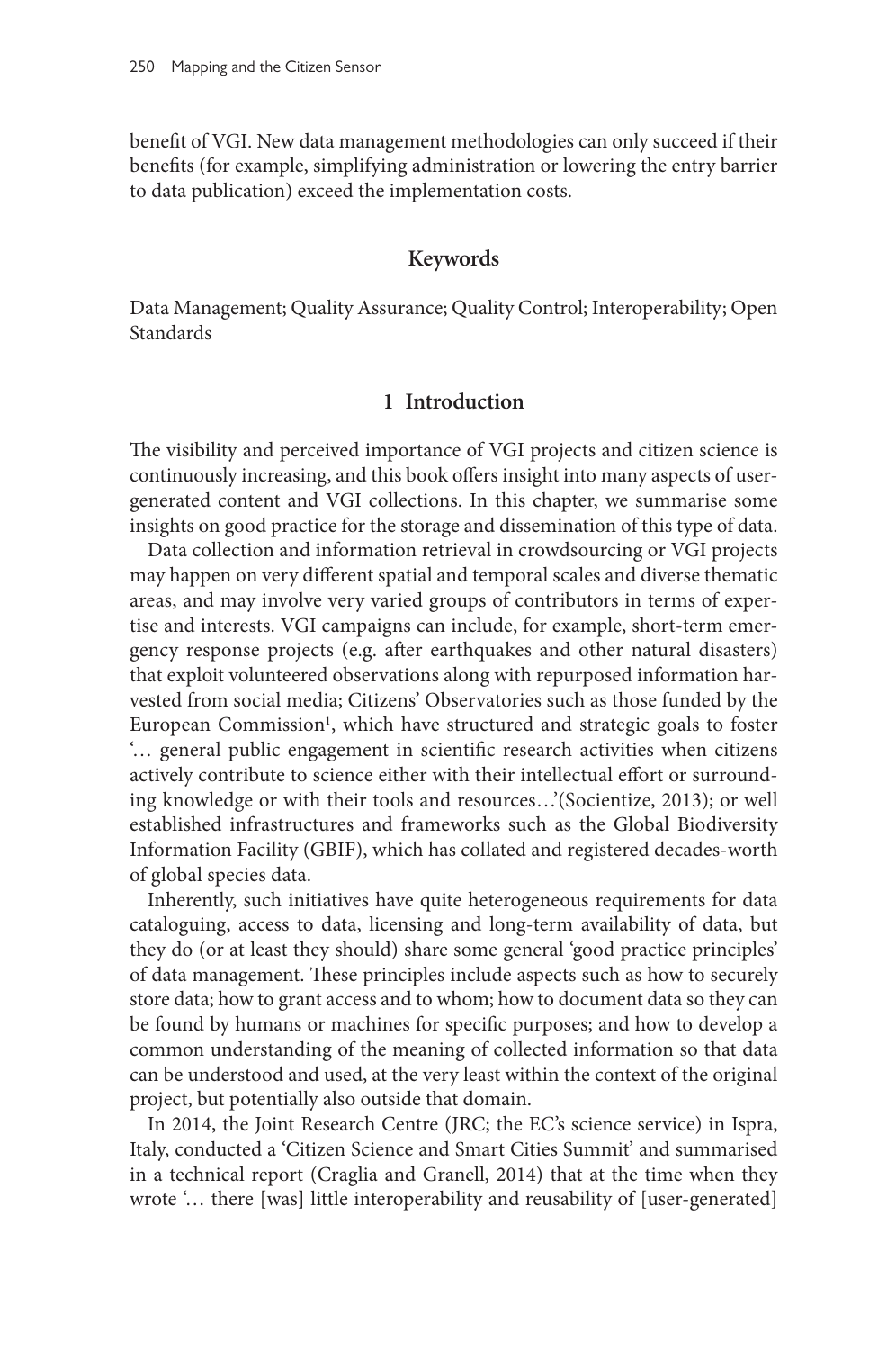data, apps, and services developed in each project.' A follow-up survey reinforced these conclusions, especially in relation to data management practices in citizen science projects (Schade and Tsinaraki, 2016). Acknowledging these observations, this chapter summarises good practice recommendations in data/metadata management and curation, as well as details on international standards and cross-community interoperability that can potentially overcome the identified shortcomings. Proper application of these principles could permit seamless integration of data sources from different domains into coherent information that can be reused beyond the scope of the original problem – thus leveraging user-contributed content 'to the next level', i.e. making the data discoverable, easier to reuse and thus even more valuable.

## **2 Data Management Overview**

This section first introduces the required background about the topic. It is then devoted to some of the most central aspects of data management. We focus on those items that cut across all types of data and data sources, and highlight the foundational issues that should be addressed in data management and the related planning processes.

#### *2.1 Background*

Data appear in many different forms and originate from an ever-increasing number of sources – and VGI is no exception. VGI has huge potential to enrich the data portfolios of the public sector (e.g. environmental measurement stations, earth observing satellites, land surveys and consultations) and of the private/corporate sectors (e.g. mobile phone data, sensor measurements inside vehicles, market studies, etc.). However, the heterogeneous nature of VGI presents challenges for integrating with these 'traditional' data assets, which are generally structured according to the application domains from which they arise, and formatted according to industry standards, which may or may not be open-source. As seen from the concrete examples in this book, VGI can encompass a wide range of measurement and observation types, including GPS tracks, digitised vector graphics, occurrence information, tagged photographs and sound recordings, and observations of individual species over time.

Each of these datasets is generated/collected for an intended purpose (i.e., to deliver some value for a beneficiary), and is dealt with in a particular way. In other words, it is 'managed' in one way or another – independently of the availability of any form of data management plan. The approaches by which data in general, and VGI in particular, are managed diverge greatly, and are highly dependent on the context of generation and use. For example, data collected locally in a field trip to teach a small group of students about digital cartography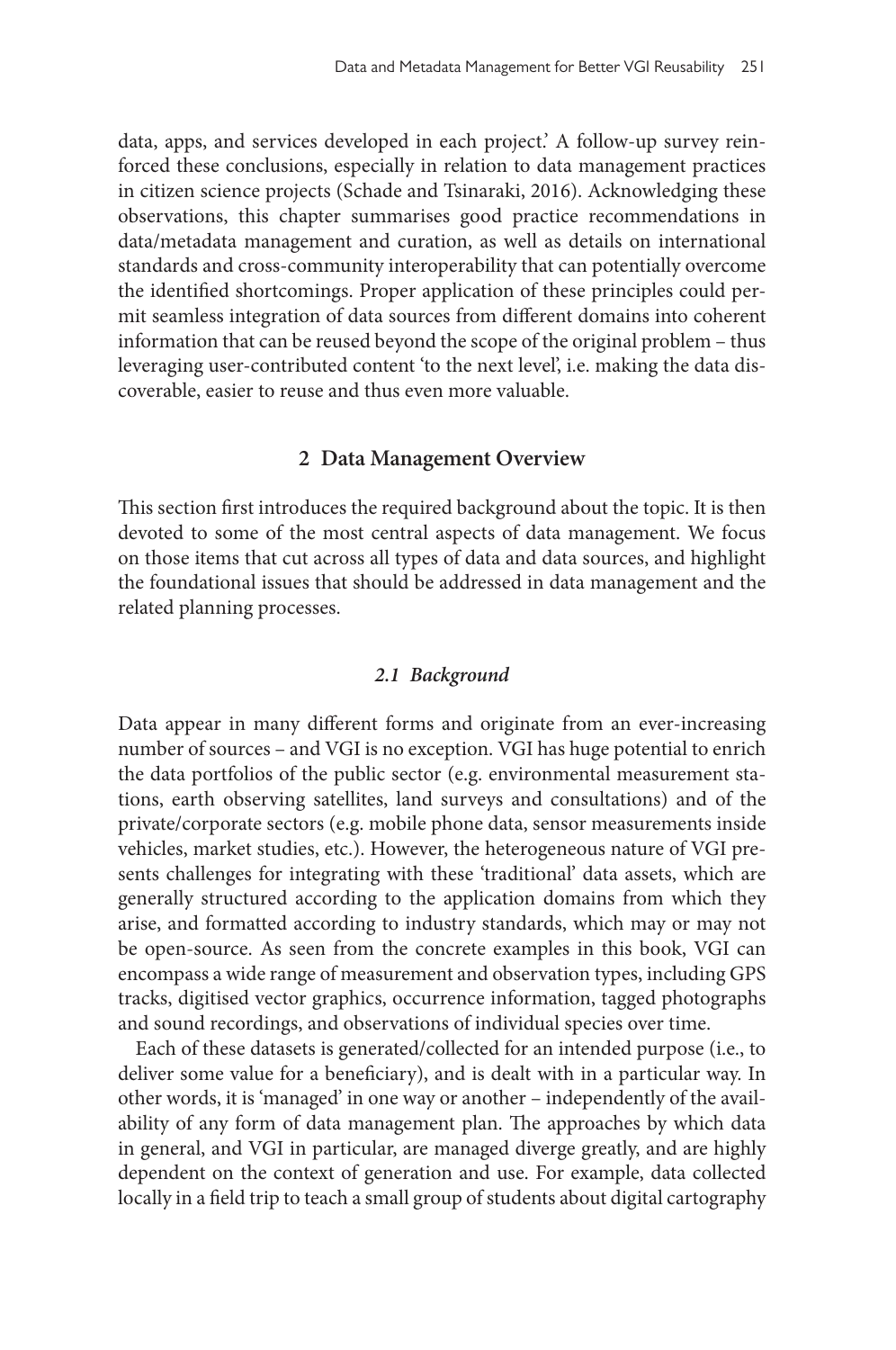might be kept on an SD card, be copied to several desktop computers at the university and be deleted as soon as the course ends. By contrast, worldwide observations about species occurrences might be fed into a well networked structure in order to contribute to a global collection effort which will curate those data for generations of scientists and environmental organisations.

Although it might be debatable whether every single collected dataset should be preserved for potential future use, sharing of volunteer-generated data is a part of the unspoken contract with the original contributors that underlies citizen science, and can be crucial in maintaining the commitment of volunteers. Bearden (2007) records how, in the absence of feedback on their mapping efforts, volunteer USGS contributors '… would become alienated when they realized that their meticulous work would not be used in the foreseeable future …'. In a broader context, if data are likely to be usable for science, then, following recent moves towards reproducibility, they must be made reusable. These requirements for repeatability, transparency and independent evaluation inevitably suggest a need to curate and preserve data collections. With the growing availability of data storage and data sharing capacities, many of the technical needs are well addressed. However, organisational peculiarities and the differences between communities of practice mean that, in reality, multiple different approaches can be applied. While some thematic areas and communities have well established and internally consistent approaches to data handling and sharing, those experiences and practices are rarely exchanged widely across parties with different interests. To give an example: the geospatial community (or, more strictly speaking, the spatial data infrastructure (SDI) community), has developed in-depth knowledge and best-practice recommendations on managing geographic and other spatial information using web services – especially under the ISO Technical Committee on Geographic Information/Geomatics (ISO/TC211) and the Open Geospatial Consortium (OGC). However, interconnections with the biodiversity and nature conservation community have until recently been limited to a few dedicated projects, including, for example, EU BON[2](#page-20-1) and COBWE[B3](#page-20-2) . However, as citizen science moves into a new era of data aggregation and harmonisation, this situation is changing fast, making a discussion of data management practices especially topical in the domain of VGI. We will re-visit some of the SDI community standards below, in order to indicate reuse potentials.

While each individual collection of VGI is valuable to preserve *per se*, VGI also has reuse potential for purposes that might not have been initially foreseen. These purposes might include longitudinal studies on the use and evolving concept of VGI itself, but could also involve integration with other data sources and interconnection with previously unknown data flows and systems. It is therefore an emerging practice to follow common standards and support interoperability, in order to avoid introducing artificial barriers to such novel and unforeseen usages of VGI. The Group on Earth Observation (GEO) recently published just such a set of data management principles for the Global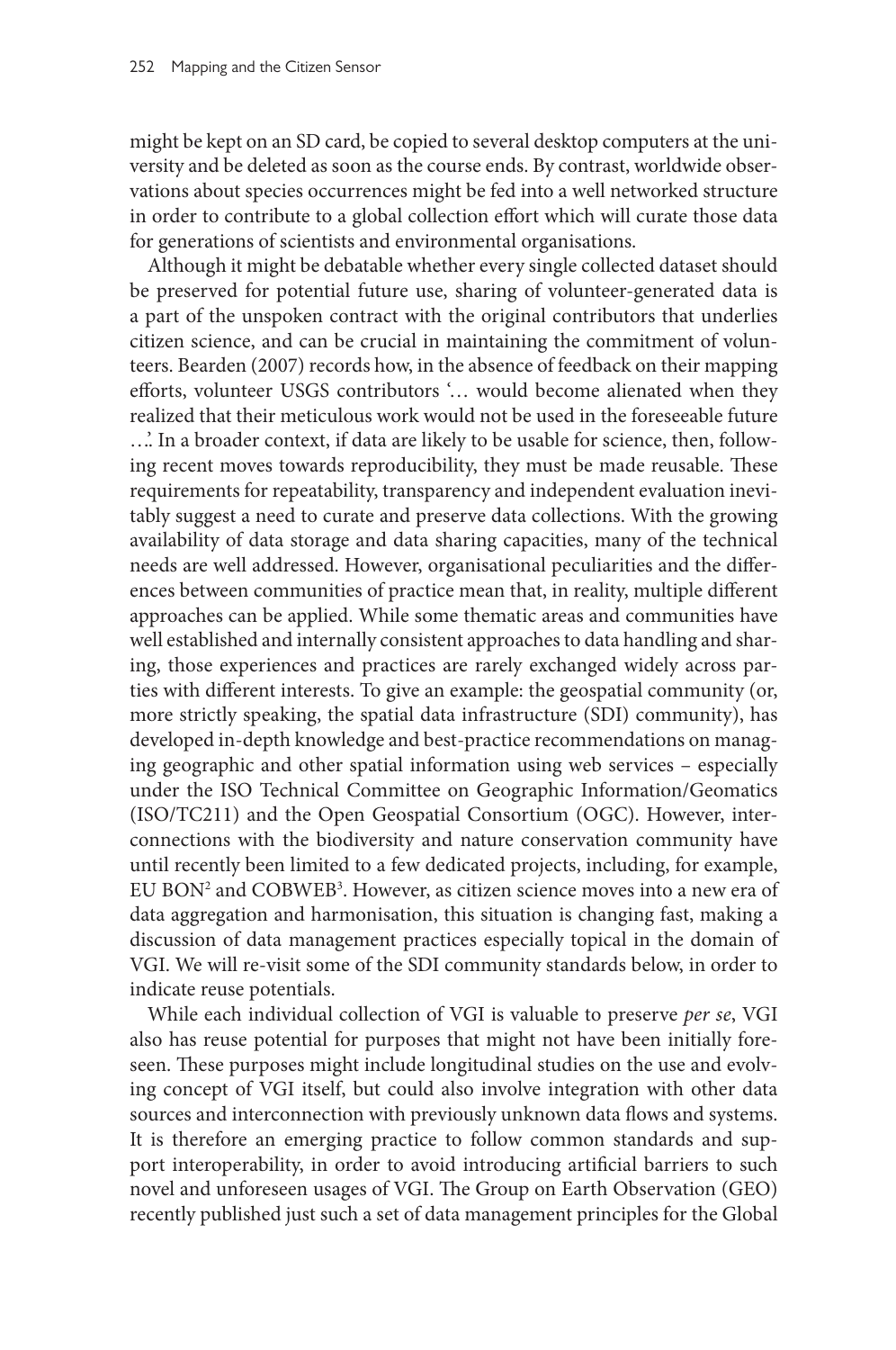Earth Observation System of Systems (GEOSS)<sup>4</sup>. Simultaneously, and along the same lines, the Belmont Forum – a group of the world's major and emerging funders of global environmental change research – released their data principles<sup>5</sup>. The latter principles focus on Findability, Accessibility, Interoperability and Reuse (FAIR) and will be used as a lens through which to assess the state of the art in Section 2.

#### *2.2 Organising Data*

One of the very first challenges is the organisation of the data themselves. Before even considering the concrete storage format and structure used, it has to be decided at some point which items are considered data in an 'atomic' form, and how these items might be packaged. As we will see later in the chapter, these early decisions will impact other areas, such as the provision of (persistent) identifiers or the granularity of metadata (data about data). In the context of airborne imagery, the decision could be whether to make accessible as one unit a whole series of images from airborne imagery gathered in a single flight or whether to treat each single scene (image) as a single dataset. Analogously, a species observation could be put into a collection that unites all data relating to a particular day, person, sensor type (e.g. smartphone), administrative region, area of interest (e.g. a natural park), field campaign, etc. The particular choice of grouping will depend on the intended use, which in turn will define the discovery and access needs.

#### *2.3 Persistent Identifiers*

Data can only be unambiguously recognised – especially when they are shared with other people – if they can be uniquely and persistently identified. In other words, the data need to be branded in some way that does not change over time. If the data are to be accessible, it must also be possible to resolve that persistent and unique identifier into an appropriate data request.

Without going into too much detail about the meaning of uniqueness and identity, it obviously makes a difference whether a persistent and unique identifier is assigned to every 'atomic' data item or to collections that apply any of the criteria listed above.

The meaning of persistency also has to be challenged: which authorities can guarantee the persistency and uniqueness of identifiers? What if identifiers contain the names of institutions or groups that disappear in real life? Who can guarantee a service that resolves certain identifiers in order to retrieve the actual dataset? Furthermore, it has to be noted that in cases where unique and persistent identifiers are allocated to a data stream, for example one generated by a person or a sensor, the retrieved data will change over time. In practice, the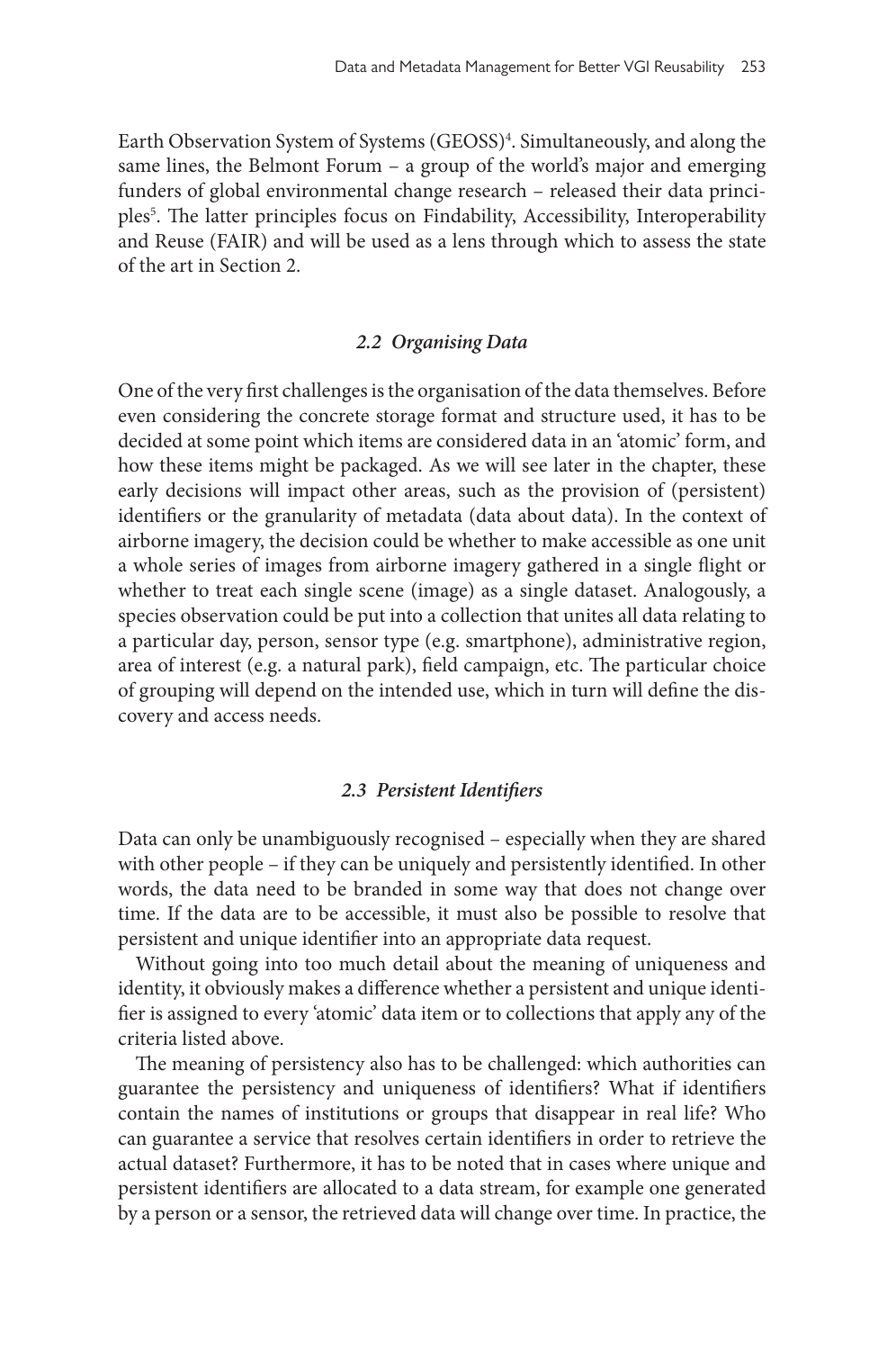identifier could resolve to the latest data item that has been collected, or to an accumulated collection. Some specific mechanisms for minting and managing persistent identifiers are detailed and described in Section 3.

#### *2.4 Data Documentation*

Are we able to use a dataset that we created ourselves? Can we use it again a few years after we collected it? How are others supposed to find that dataset, understand what it really encapsulates (and assess if it might be valuable for their work), access it and provide their experiences and impressions about it? The answer to all of these questions lies in metadata, or, in other words, the appropriate documentation of data – an answer which is more easily given than implemented.

Documentation is required for a wide range of purposes (e.g. discovery, evaluation and use), and therefore possible forms of documentation vary greatly. Here, again, the packaging of VGI is one determining factor, since one might document a range of possible 'entities', for example: a single observation; observations from one person (including also a description of that person); and VGI collected for a particular area (including also documentation about the area). A dataset stored as a collection of individual observations or measurements might include information about the accuracy of each single value; it has to be determined how this accuracy information is then propagated to a collection of measurements in order to achieve an overall quality measure for the dataset. If a user is filtering this dataset for potential use in an analysis and their fitnessfor-purpose criteria include accuracy, then, in theory, this aggregate measure of quality should be recalculated for each candidate set of observations – a considerable challenge for the architecture within which the data are being curated and made accessible for discovery. To give another example, in a VGI dataset where observations can be attributed to an individual, the documentation might include the reputation of this individual in the context of a particular activity or community; but how should such values be propagated when talking about a group of people? At the time of writing, accessible and robust tools for this type of aggregation are lacking.

Another important feature of documentation is the semantics used to describe what is actually being measured. Terms and units that are implicit in one domain are often taken for granted, and not necessarily well recorded for communication with potential users in other fields. For example, the choice of code list, (i.e. determined terminologies of a particular community) to constrain keywords about a data collection might hinder others in finding the data collection because they use other words to say the same thing, or might confuse people expecting something completely different because they use the same word to say something else. Only where semantic mappings between code lists are available can these cross-domain discoveries be made possible and reliable.

Such 'cross-walking' initiatives are very valuable, because, by contrast to free text, which is complicated and laborious to parse and mine, code lists and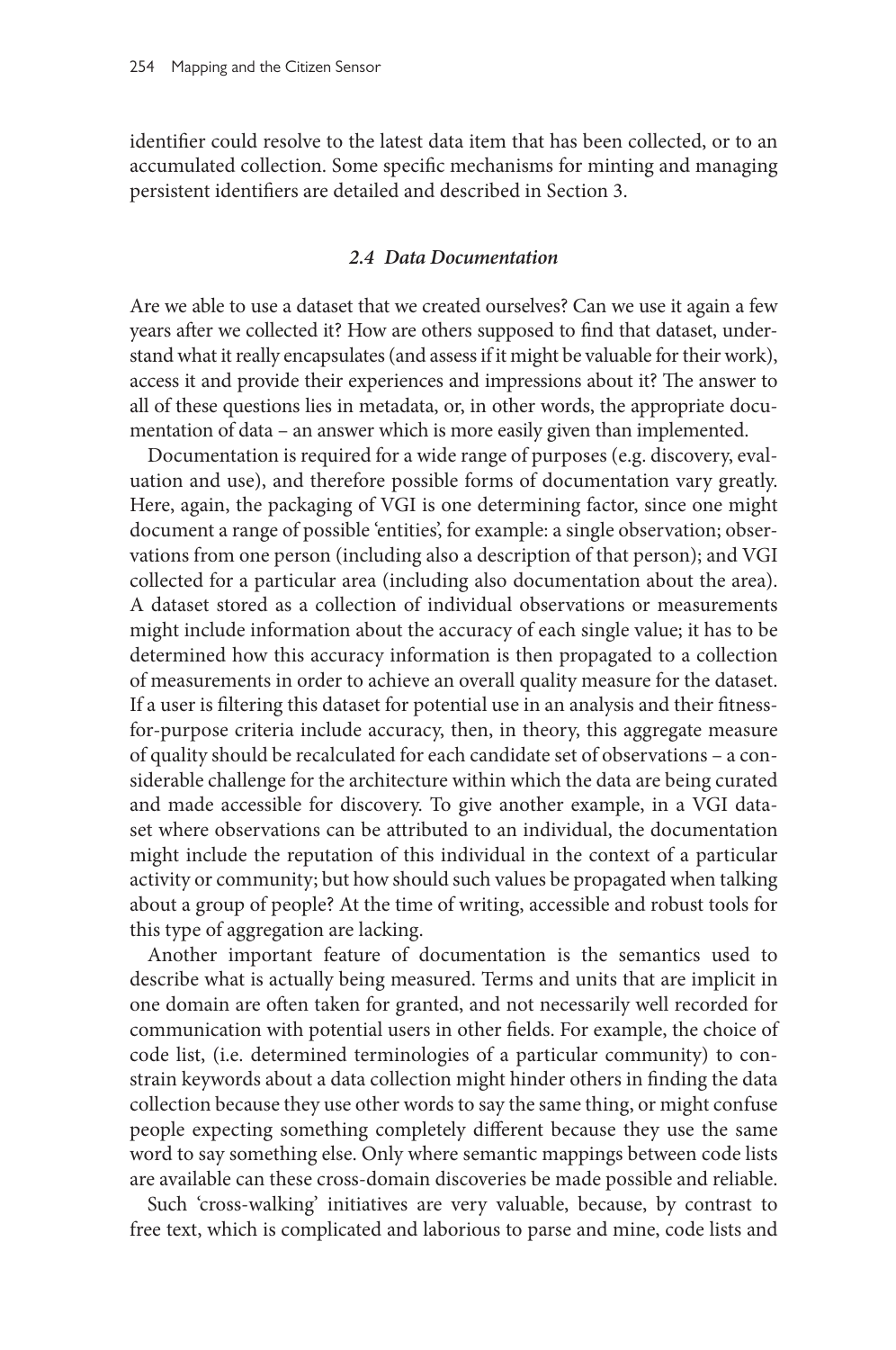restricted vocabularies are extremely valuable ways to speed up the filtering and fitness-for-purpose assessment of datasets. Natural language processing is powerful and becoming more so, as can be seen from the increasing support for automated systems such as chatbots. However, these systems model primarily social contexts, and are not yet coupled to the kind of semantic matching and inference that are needed to distinguish the correct context in which a word is being used to describe an indicator, unit of measure or phenomenon across different scientific fields. For example, if a user is searching globally for datasets that include numerical estimates of uncertainty or variability, they could search for free text descriptions that include terms such as '*variance'*, '*standard deviation'*, '*ecart-type'* or '*intervalo de confianza'*. However, the presence of such words does not guarantee that variability is indeed mathematically described within the dataset, since, for example, the word 'variance' can also be used in a qualitative sense. By contrast, a URI<sup>[6](#page-20-5)</sup> identifies, via the vocabulary server of the UK's National Environmental Research Council, a definition of 'variance' that is explicitly mathematical and that can be related to other defined statistical concepts, across spoken languages and scientific domains. A similar clarification of terms such as 'sea level' can be seen at the SeaDataNet vocabulary server<sup>[7](#page-20-6)</sup>.

For this reason, many classic metadata elements allow free text only for titles and descriptions but require selection from code lists for everything else. We will consider some examples of this practice below, in the section relating to standards. However, there are times when there is no substitute for humanreadable material such as manuals and descriptions of research methods, and so methods for adding or linking these to VGI datasets as annotations must be considered. Such documentation can encourage the dissemination of a dataset and might raise the reputation of those who created it – see, for example, the first publication within the newly established geospatial dataset description section of the *International Journal of Spatial Data Infrastructures Research* [8](#page-20-7) , or the recently launched *Data in Brief* journal<sup>[9](#page-20-8)</sup>. Such documents can convey organisational priorities that are hard to capture otherwise: they can help others to understand the deeper intentions behind why a dataset has been collected, and the reasons for organisational decisions, thereby contributing to the understanding of the overall purpose and potential reusability of a dataset.

Last but not least, it should be considered whether feedback can be collected on the dataset (at whatever level of granularity the packaging allows). Such feedback might include ratings, written statements and references to cases of reuse, but also more direct indications of potential error, identified needs for updating, etc.

#### *2.5 Sharing - With Whom?*

The management and curation of datasets not only is an exercise for those gathering and hosting data, but also benefits the users, whether those are the originally-intended beneficiaries or new user groups that find value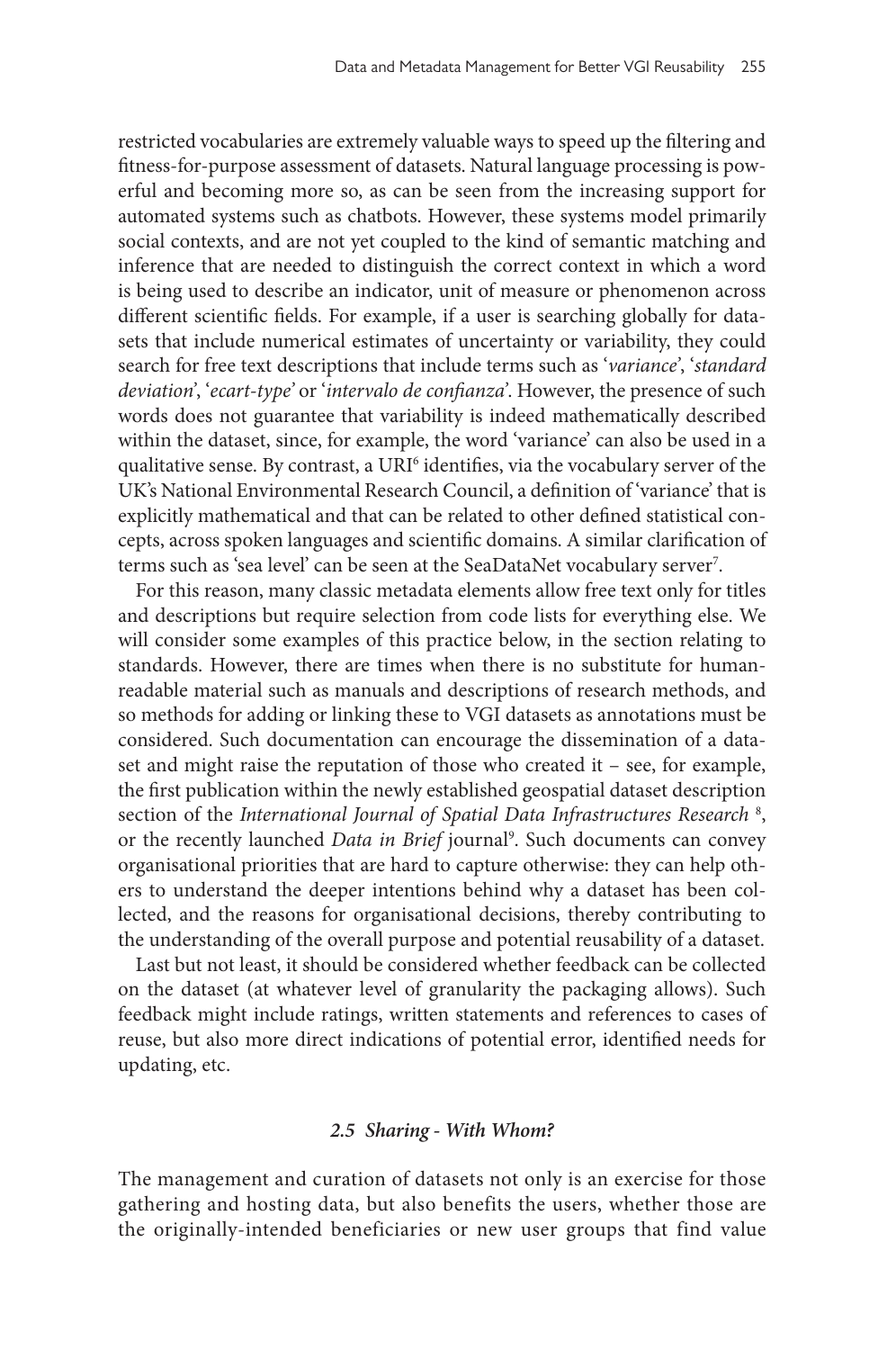in reusing a dataset for their own purposes. Access and use conditions may vary – e.g. depending on privacy and legal issues (see also Chapter 6, Mooney and Minghini, 2017 on privacy, legal issues and ethics), commercial interests, or an organisation's commitment to Open Science. However, VGI can only be exploited to its full potential if these conditions are clearly articulated and, ideally, accompanied by the relevant licences. The decision to integrate or split VGI into collections will have an impact here, since permissions on different elements of a VGI dataset could be different, meaning that different consumers would access different collections of records.

Having persistent identifiers and a minimum set of documentation (including contributors, title and release date) in place also enables proper data citation – an element that should not be underestimated. On the one hand, citable VGI allows clear reuse, since reference can now be made not only to other scientific articles, but also unambiguously to data used within a particular activity. On the other hand, data citation also provides a means of acknowledging the source – thereby contributing to the recognition of the data contributors and owners and providing an incentive for the provision of metadata and curation of VGI. It is likely that new metrics for scientific reputation (altmetrics) will very soon take these achievements into account; the cross-referencing of datasets and the numbers of citations will become essential measures of impact.

## **3 The Role of Open Standards for VGI Data Management**

In the above discussion we have identified a number of crucial practices for ensuring the usability and usefulness of VGI data. A number of tools and protocols exist which can support these practices, and key among these are the various open standards which allow data to be described, structured, exchanged, discovered and documented in ways which best promote interoperability and reuse. In this context, we use the word 'standards' not to denote quality standards, which are addressed in Chapter 7, but agreed schemas, formats and pro-tocols from bodies such as the World Wide Web Consortium (W3C)<sup>[10](#page-20-9)</sup> and OGC<sup>[11](#page-20-10)</sup>, which, by virtue of being open for free use, are accessible to a wide range of users across scientific and other domains.

In the following section, the FAIR principles will be used to structure discussion of the tools and approaches that are available. This minimum set of foundational principles originally derives from a 2014 workshop that brought together a wide range of 'academic and private stakeholders all of whom had an interest in overcoming data discovery and reuse obstacles'. The principles have been subsequently developed and refined with the goal of ensuring that 'research objects should be Findable, Accessible, Interoperable and Reusable (FAIR) both for machines and for people' – allowing stakeholders to 'more easily discover, access, appropriately integrate and re-use, and adequately cite, the vast quantities of information being generated by contemporary data-intensive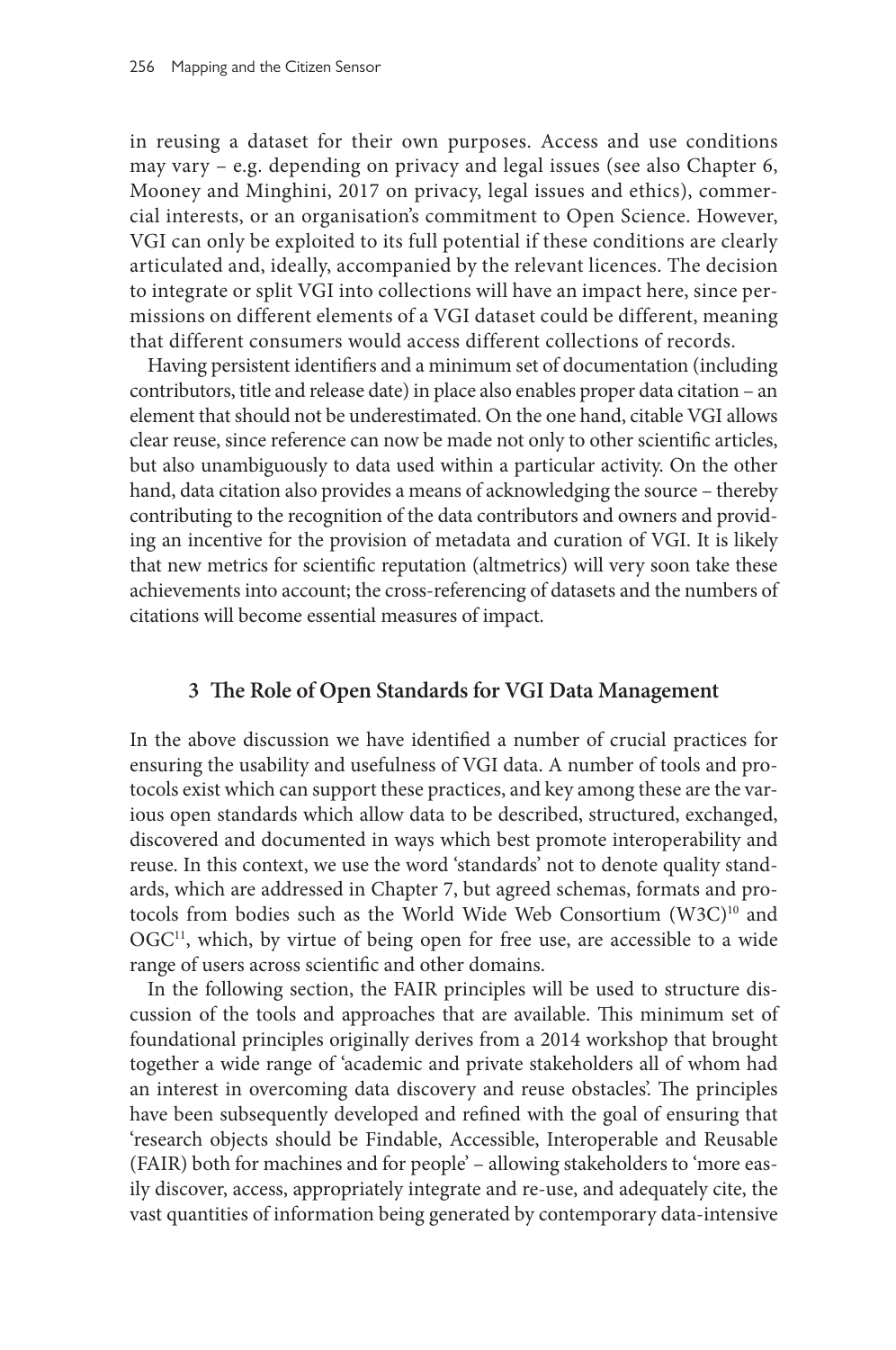science' (Wilkinson et al., 2016). FAIR is intended to be domain-independent and to be applicable to data archival, management, exploration, discovery and reuse across a range of research fields and scholarly disciplines.

Examples have been chosen from the current practice of the Global Biodiversity Information Facility to illustrate certain sections of FAIR. The reason for this choice is that GBIF is an extremely good example of cross-domain strategic thinking where standards from different fields have been employed, adapted, influenced and developed in order to generate a highly usable, scientifically robust repository of data from hugely varying sources that supports hundreds of high-quality peer-reviewed scientific analyses each year<sup>[12](#page-20-11)</sup>.

The FAIR principles are as follows:

# **F1. (meta)data are assigned a globally unique and persistent identifier F3. metadata clearly and explicitly include the identifier of the data it describes**

As described above, data can only be sensibly shared and reused if the data resource can be identified and reliably retrieved. Persistent identifiers are unique strings of numbers and/or characters that are assigned to a digital resource (e.g. datasets, documents, images) in order to allow long-term, reliable access to that specific item. Persistent identifiers should ideally be managed separately from the physical location of the resource, ensuring the continued accessibility and discoverability of the resource 'no matter how many times the object moves to different servers or property rights owners**'** (USGS, 2017). *Actionable* persistent identifiers permit access to the resource via a link, which should remain resolvable for the long term. An example that is widely used in the scientific domain is the Digital Object Identifier (DOI; ISO standard 26324:2012)<sup>[13](#page-20-12)</sup>, which allows published documents and datasets to be tracked and cited, and which is assigned to journal publications (or prepublications) by CrossRef<sup>[14](#page-20-13)</sup>, Figshare<sup>15</sup>, Zenodo<sup>16</sup> [and other platforms](http://blog.impactstory.org/impact-challenge-data-repository/). Recent moves towards data DOIs have been hugely supported by initiatives such as DataCite<sup>17</sup>, NOAA's EZID<sup>[18](#page-20-15)</sup>, or DryadLab<sup>[19](#page-20-16)</sup>, which enable a data producer to mint a DOI and, in some cases, register associated metadata.

An example current practice for VGI is the ability of the GBIF website to produce and maintain a DataCite DOI for a specific user request, guaranteeing that this request can be reliably repeated at a future date. Different query filters (date, type of record, species' scientific name, country, etc.) are collated and stamped with a DOI, which is supplied to the user to ensure future retrieval of records according to the same filters.

A DOI can be allocated at a level of granularity specified by the user, but the maintenance of relationships (e.g. hierarchical 'nestings' of DOIs) is the responsibility of the resource owner, and can be challenging. The ability to discover related datasets in this way is extremely powerful, and can support the Linked Data approach described more fully in the next section. Attention to versioning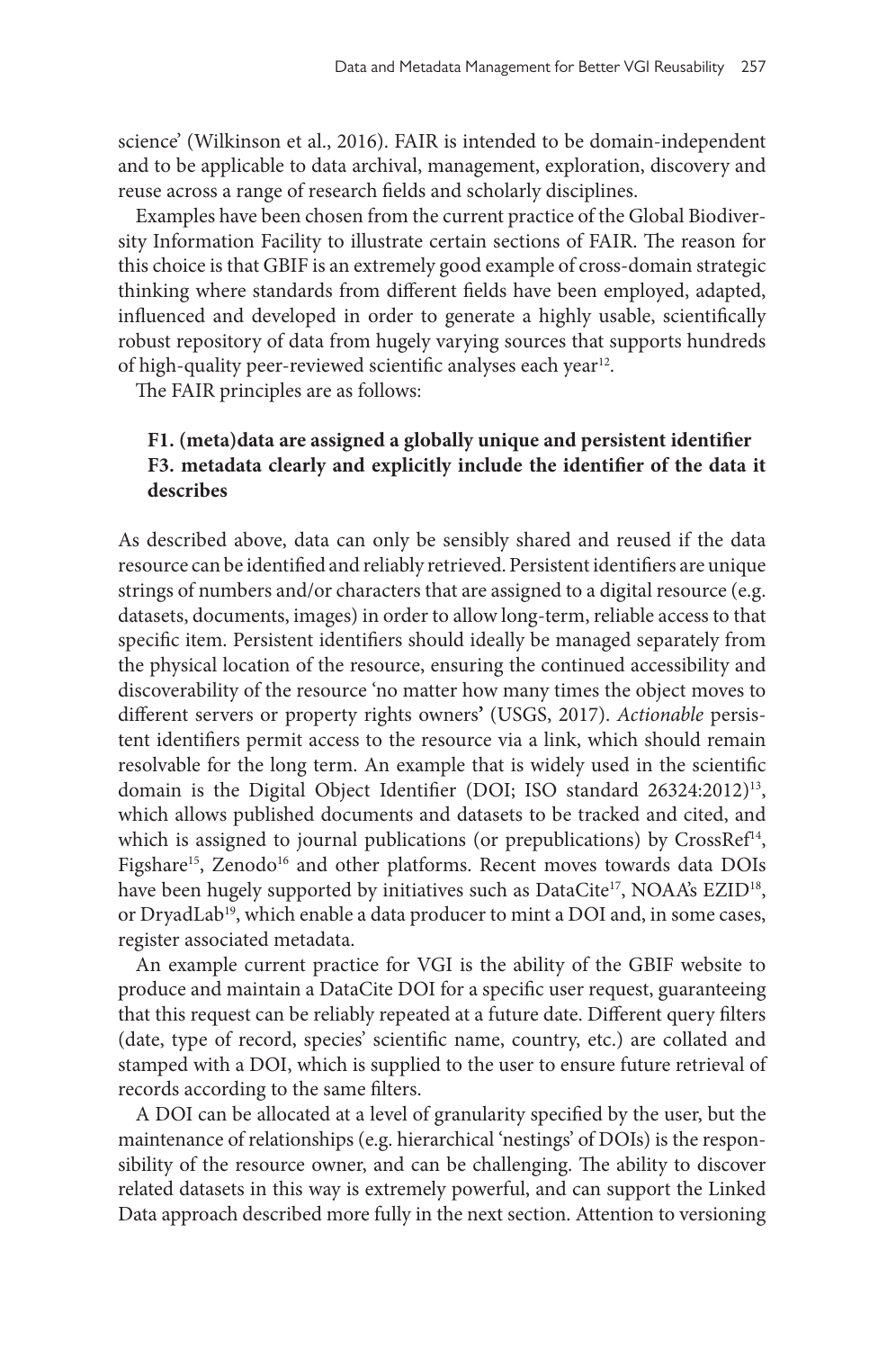is also important: a DOI may represent the final version of a resource, approved for release; an extension or annotation of a resource; or a model/algorithm version used in a reproducible workflow (in this context, a github or subversion version ID can be adapted to fulfil at least some of the role of a DOI). However, there are cases where a DOI will always return 'the latest version' of a resource, and, here, scientific reproducibility is not guaranteed. GBIF DOIs are a good example: the data underlying a query are regularly improved and updated, and historical records may be retrospectively added, meaning that the exact same set of records is not guaranteed to be returned when a DOI is used at a later date.

It is possible to embed dataset identifiers within metadata using existing geo-spatial metadata standards, such as ISO 19115<sup>[20](#page-20-17)</sup>, which offers a CI Citation element that allows an identifier such as a DOI to be supplied in a structured manner and to be associated with a namespace that can help to ensure the uniqueness of the identifier. However, the real-world practice is less consistent, as evidenced when exploring records in the GEOSS Common Infrastructure (GCI): here, metadata and data identifiers are found in a wide variety of locations within catalogued metadata documents, and are sometimes completely absent. This problem is more cultural than technical: because ISO 19115:2003 is not completely clear about the difference between data and metadata identifiers, and lacks a clear recommendation on the use of Unique and Universal Identifiers (UUIDs), profilers have generated a variety of different identifiers (if they have generated them at all in the first place) and have located these identifiers in at least four different locations within metadata documents (Maso, 2013). The US FGDC metadata standard also allows the encoding of a variety of references to data and metadata $21$ , but also requires some investment of time and effort for proper use. In the next section we discuss the implications of these standards' complexity for VGI initiatives that may be ephemeral and poorly resourced.

## **I3. (meta)data include qualified references to other (meta)data R1.2. (meta)data are associated with detailed provenance**

In the above section, we described potential ways in which the identifier of a dataset can be embedded in a traditional geospatial metadata document. However, an important consideration in the context of VGI is the rather complex and laborious nature of generating such 'traditional' metadata documents, which require a significant investment of time and effort. Geospatial metadata standards such as ISO 19115/19157 and FGDC offer a rich and expressive range of descriptive elements, but the reality is that many VGI initiatives are unlikely to generate such detailed documentation. In the face of this reality, other, more lightweight alternatives are likely to be taken up.

In those cases where metadata that are compliant with the ISO standard are generated, there is a huge opportunity for documenting provenance in a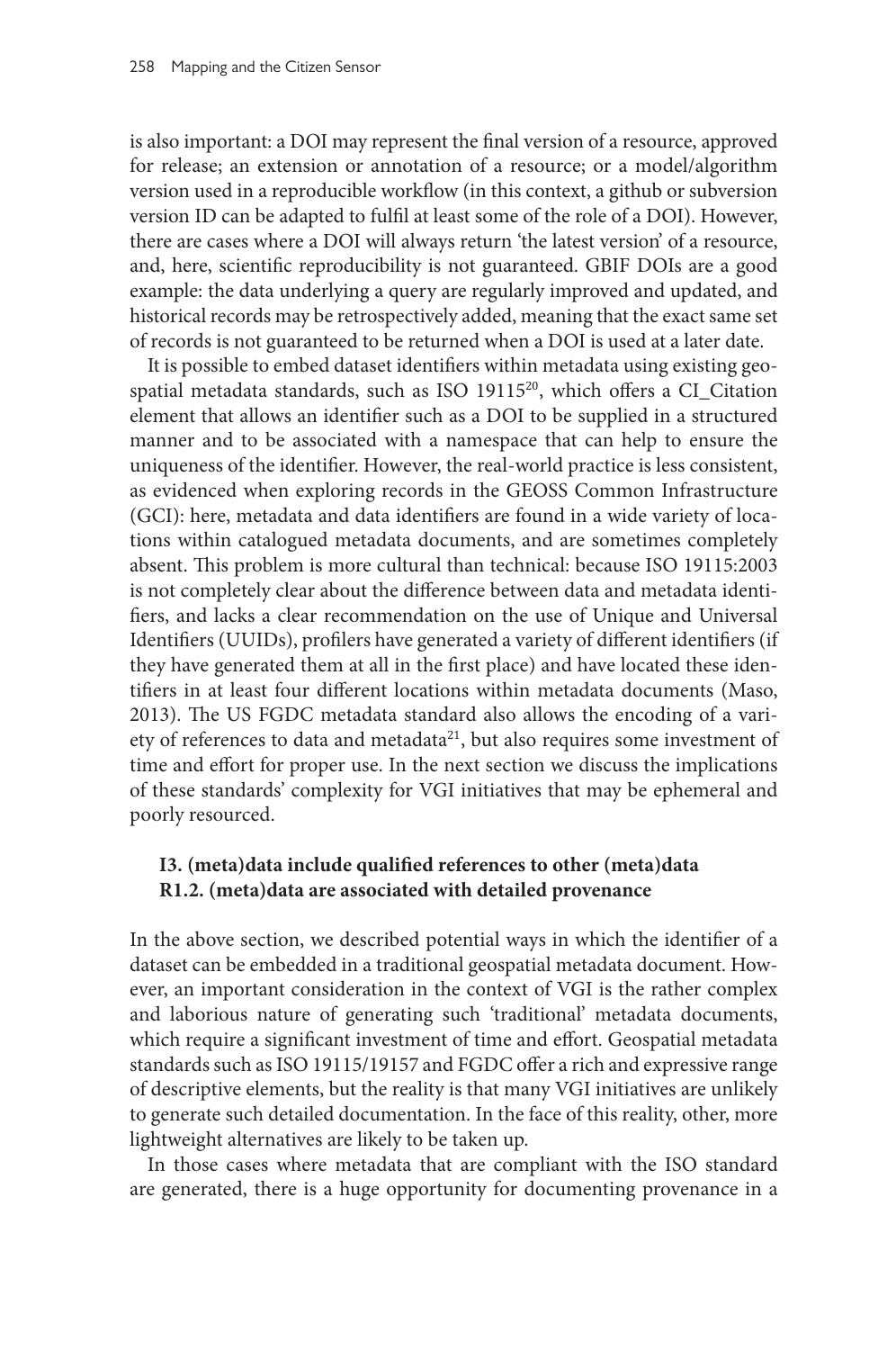machine-readable way that can, if necessary, encode a full production workflow. The Lineage element of an ISO document, stored as part of the data quality statement, permits the description of any number of processing steps, complete with references to input and output data, descriptions of algorithms of software processing and citations of published reports/articles<sup>22</sup>. [Figure 1](#page-11-0) shows a single ProcessStep taken from such a lineage statement, rendered in a more human-readable format. It consists of a description of the processing that was carried out, and the three data sources (all of which may be optionally identified with persistent identifiers) that were used in the processing.

The standard and schema implementations of ISO 19115/19157 allow for a series of such ProcessSteps to be combined to generate a highly detailed, and, to some extent, machine-readable description of a dataset's provenance. However, in practice, the rich array of available elements are rarely used as intended, and it is far more common, if a lineage statement is provided at all, to see a single ProcessStep with a long and descriptive text account of the means by which the data were produced. This is in part because of the basic nature of many editing tools for ISO metadata and the lack of best-practice examples, but it is also evidence of the investment required to generate detailed metadata compliant to standards, and of the fact that this investment is not always budgeted into research projects – especially not citizen science projects. The FGDC approach to documenting data provenance is simpler, relying primarily on citations to scientific papers rather than on a fully modular description of the processing, but it is still common to find FGDC-compliant metadata with no real information on data provenance.

An alternative, or potentially a complement, to traditional geospatial metadata is a Linked Data approach (Heath and Bizer, 2011). Here, triples (in the form of subject-predicate-object) are used to describe relationships between entities. This mechanism, further discussed in Section 4.3, extends the potential for resource discovery to off-the-shelf web browsers, rather than just specialised portals and catalogues. Such an encoding, which is, in effect, returning to the roots of Geography Markup Language (GML) – GML version 1.0 came with an encoding in the Resource Description Framework (RDF) – can be adapted to include provenance information on a dataset. This strategy is of particular interest because it could be used to improve or enrich data documentation after data are published, or when they are reused for a different purpose than the original intended use case. For example, user reviews, reports of usage, discovered issues relating to particular observations, spatial regions or observers could be attached, post-hoc, to a published dataset and used in filtering and assessing fitness-for-purpose. Initial research along these lines can be seen in the outputs of the CHARMe project<sup>23</sup>, which adapted the proposed OGC Geospatial User Feedback standard (Maso and Bastin, 2015) to permit lightweight annotations to be added to climate data in order to document quality issues, anomalies and user opinions on the value of the data. Another promising approach is the use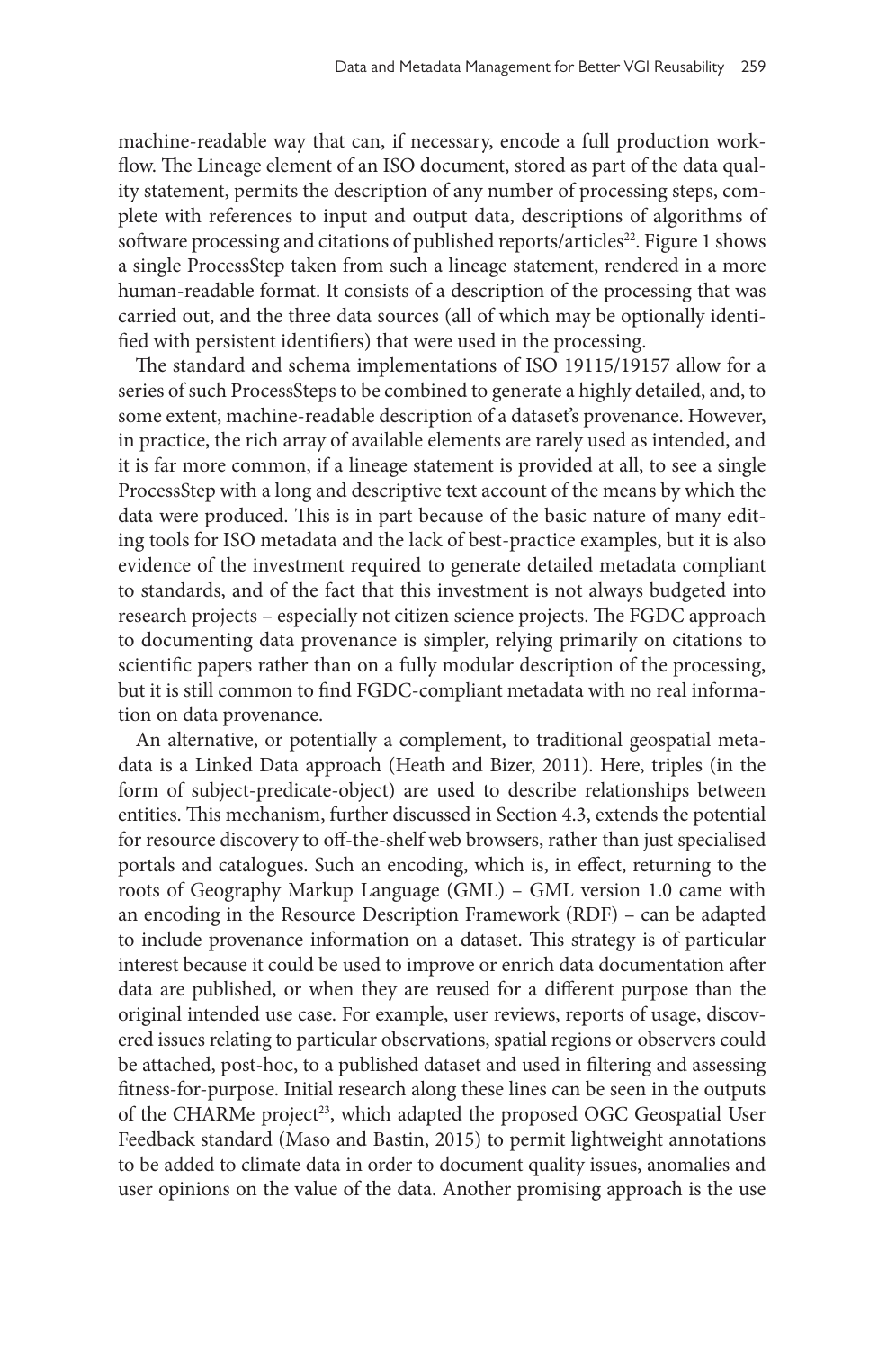| ProcessStep |                                                                                                                                                                                                                                                                                                                                                                                                                                                                                                                                                                                                                                                                                                                               |
|-------------|-------------------------------------------------------------------------------------------------------------------------------------------------------------------------------------------------------------------------------------------------------------------------------------------------------------------------------------------------------------------------------------------------------------------------------------------------------------------------------------------------------------------------------------------------------------------------------------------------------------------------------------------------------------------------------------------------------------------------------|
| description |                                                                                                                                                                                                                                                                                                                                                                                                                                                                                                                                                                                                                                                                                                                               |
|             | Discriminant Analysis (DA) involves a linear combination of the<br>original variables to produce a new set of variables that maximise<br>the statistical difference between the predefined groups. DA acts as a<br>standard classifier (applied to each date) because it enables an<br>unknown pixel to be assigned to one of the predefined classes using<br>discriminant functions obtained from a set of training areas.<br>Training areas were obtained from fieldwork carried out in the Ebro<br>Delta on 29 October 2006 and 17 January 2007. The surface of the<br>training areas collected during fieldwork was 79.7 ha and 40% of<br>them were reserved for an independent test of the results (random<br>sampling). |
| source      |                                                                                                                                                                                                                                                                                                                                                                                                                                                                                                                                                                                                                                                                                                                               |
| description |                                                                                                                                                                                                                                                                                                                                                                                                                                                                                                                                                                                                                                                                                                                               |
|             | Training areas collection (47.8 ha): Several sites representative of<br>each class were visited and georeferenced with the aid of a Global<br>Positioning System (Garmin etreX VistaC, Garmin International,<br>Olathe, KS, USA), the cadastre cartography and the most recently<br>available Landsat image.                                                                                                                                                                                                                                                                                                                                                                                                                  |
| source      |                                                                                                                                                                                                                                                                                                                                                                                                                                                                                                                                                                                                                                                                                                                               |
| description | Test areas collection (31.9 ha): Several sites representative of<br>each class were visited and georeferenced with the aid of a Global<br>Positioning System (Garmin etreX VistaC, Garmin International,<br>Olathe, KS, USA), the cadastre cartography and the most recently<br>available Landsat image.                                                                                                                                                                                                                                                                                                                                                                                                                      |
| source      |                                                                                                                                                                                                                                                                                                                                                                                                                                                                                                                                                                                                                                                                                                                               |
| description |                                                                                                                                                                                                                                                                                                                                                                                                                                                                                                                                                                                                                                                                                                                               |
|             | Each of the 5 previous Landsat-5 images after geometric and<br>radiometric correction and SIGPAC masking                                                                                                                                                                                                                                                                                                                                                                                                                                                                                                                                                                                                                      |

<span id="page-11-0"></span>**Fig. 1:** The content of a ProcessStep in an ISO 19115 metadata document. Namespaces and XML-specific formatting have been removed for clarity.

of the W3C PROV specifications in combination with RDF triples to create queryable databases representing the steps by which a dataset has been generated. A particular advantage of this approach is its amenability to extension when products are derived by some process which needs to be documented. In particular, the documentation of uncertainty introduced by data processing has been explored by Car et al. (2015), who combined UncertML (Williams et al., 2009) – a model and schema for documenting probabilistic uncertainty – with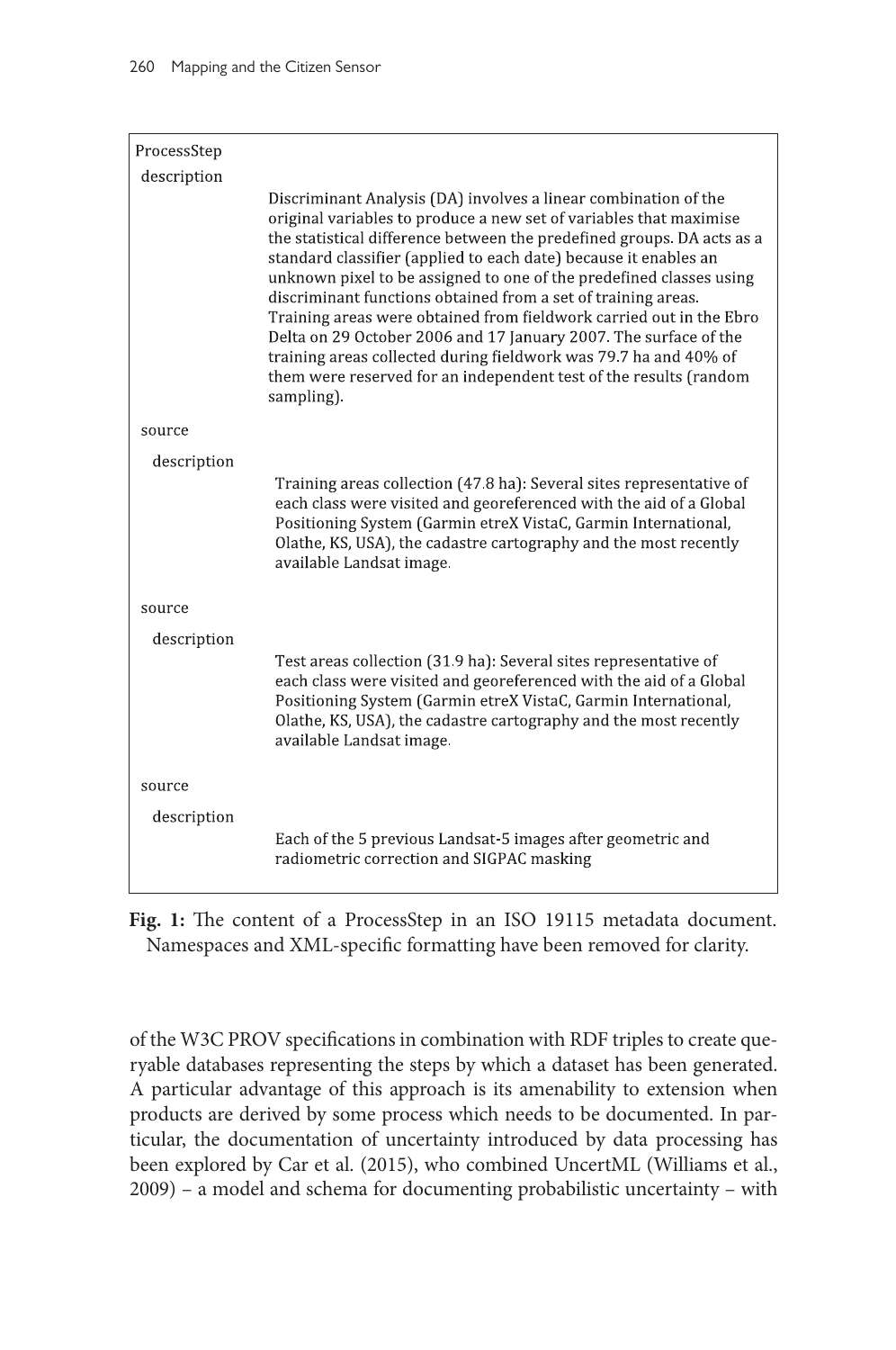the PROV-O provenance ontology in such a way that quality issues in multi-part datasets can be encoded, and automated uncertainty propagation is made much more feasible.

# **F4. (meta)data are registered or indexed in a searchable resource A2. metadata are accessible, even when the data are no longer available**

The geospatial community has widely adopted the use of catalogues, which can be harvested, aggregated and searched in order to yield metadata that in turn reference the location of data resources. In many cases, the data referenced in these metadata documents are no longer available at the specified locations – though this is usually an accidental result of poor curation, rather than a demonstration of conscious compliance with principle A2. The prevalent standard underlying geospatial catalogues is the OGC's Catalogue Service standard<sup>[24](#page-20-21)</sup>, of which there are many free and open-source implementations, including the Java-based GeoNetwork and the Python implementation pycsw. Acknowledging that the OGC and SDI community to a large extent complements mainstream Internet developments through specific additions and extensions, the provision of metadata in the form of indexing files for common Internet search engines should also be considered.

# **A1. (meta)data are retrievable by their identifier using a standardized communications protocol**

**A1.1 the protocol is open, free, and universally implementable A1.2 the protocol allows for an authentication and authorization procedure, where necessary**

As described above, a variety of free and open standards exist for the search and retrieval of metadata from catalogues through an identifier. In terms of data service protocols, a powerful and widely adopted set of standards has been agreed to and maintained by the OGC: namely, the Web Map Service (for images), Web Feature Service (for data about geospatial objects) and Web Coverage Service (for data about geospatial fields). These standards are widely used, and implemented in a variety of languages and off-the-shelf toolkits such as GeoServer, MapServer, THREDDS and GeoNode, which are free to install and require relatively little configuration effort on the part of a user. When accessing data or imagery via OGC services, a simple HTTP request is parameterised with various user-specified options such as the area of interest and the projection in which the data should be returned. However, it is not specifically the identifier of the data that is used to identify the resource of interest; more commonly, one or more URLs are embedded in the metadata document, incorporating the layer name and namespace and enabling the retrieval of the resource from the service in question, which may not incorporate that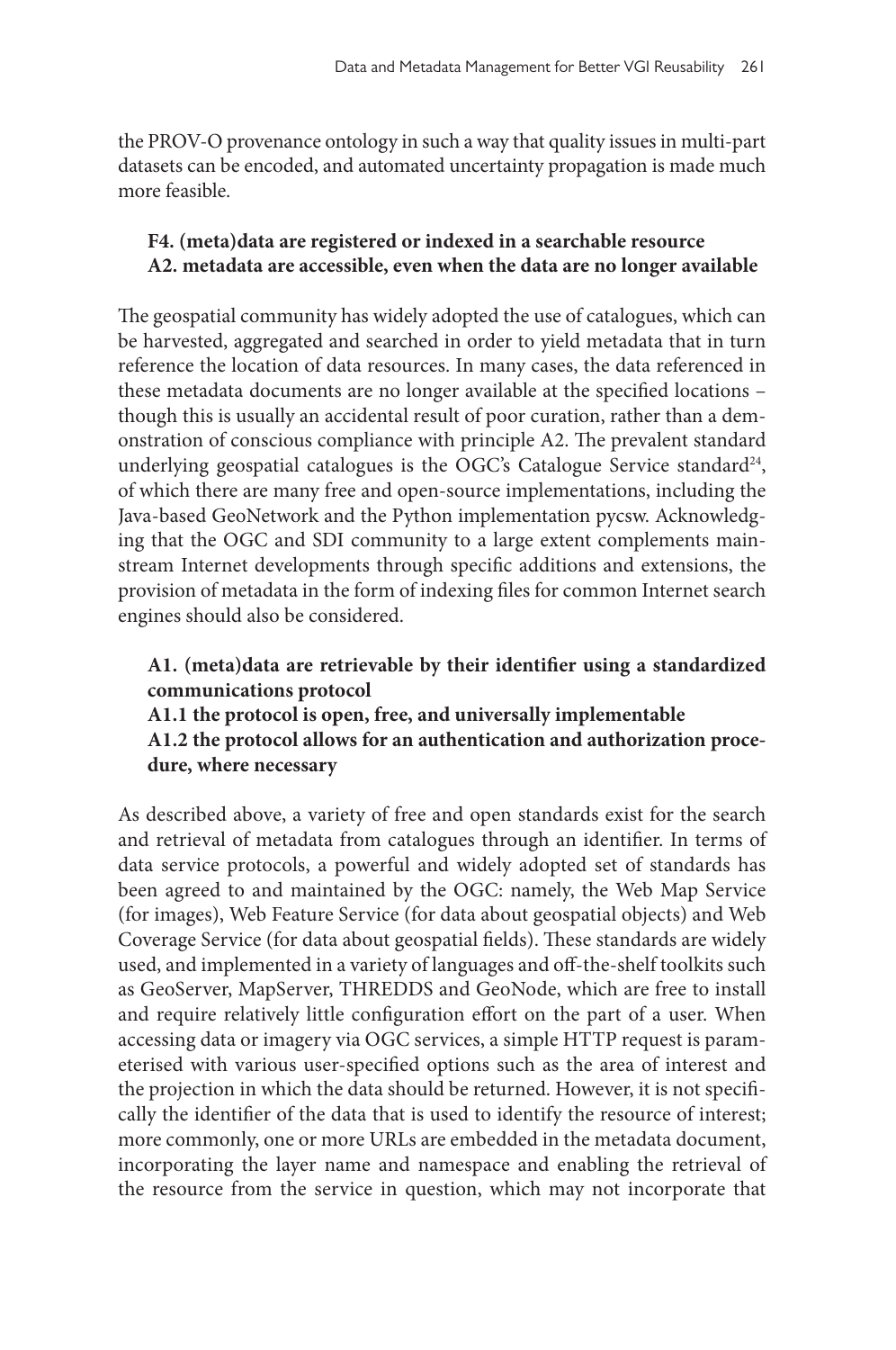unique identifier at all. For example, a typical WFS request contains a parameter with a namespace and layername defining the data to be retrieved (e.g. '*typeName=lrm:wdpa\_latest*'), but there is no requirement to use a persistent identifier for the layer name.

Authorisation and authentication are possible with some implementations of these standards, for example GeoServer<sup>25</sup>.

**I1. (meta)data use a formal, accessible, shared, and broadly applicable language for knowledge representation**

**I2. (meta)data use vocabularies that follow FAIR principles**

**R1.3. (meta)data meet domain-relevant community standards**

**F2. data are described with rich metadata**

**R1. meta(data) are richly described with a plurality of accurate and relevant attributes**

In order to represent the knowledge of data producers, some clear and well structured approaches have been developed. These identify core sets of vital information which **must** be provided, and supplement these cores with optional descriptive elements that can enrich the metadata and assist in assessment of fitness-for-purpose. For example, both ISO and FGDC standards have a subset of compulsory elements without which the metadata are invalid, and a wide array of optional descriptors that can be extremely detailed – for example, reports on quality, representativity, licensing and data provenance. Thus these standards support the generation of rich and informative metadata. In order to make these metadata more easily machine-readable and avoid large amounts of text mining, many elements can be populated with strings selected from code lists, which map to defined meanings in vocabularies and may be further maps to terms in other vocabularies. A good example of this is the 'occurrence issue' vocabulary used by GBIF to describe potential problems with a record, ranging from swapped coordinates to incorrectly inferred country origin for a record. Using values constrained by this list, extremely detailed information about quality assurance can be recorded in a very systematic way, which enables easy filtering and querying of records based on the nature of their errors, and avoids confusion where different assessors might describe an issue using different technical terms<sup>[26](#page-20-23)</sup>.

Similar vocabularies have been devised for ISO standards $2<sup>27</sup>$  $2<sup>27</sup>$  $2<sup>27</sup>$  and for taxonomic terms that allow the FDGC standard to be extended to cover biological dat[a28.](#page-21-0) This last point is another strength of these agreed standards: they can be profiled to produce domain-relevant standards, while core elements remain consistent and interoperable with metadata produced using the base standard. In the context of GBIF, the Darwin Core standard, which is fundamental for structuring and harmonising species occurrence data, has been recently extended with new elements that permit the representation of sample data reporting species abundance information<sup>29</sup>.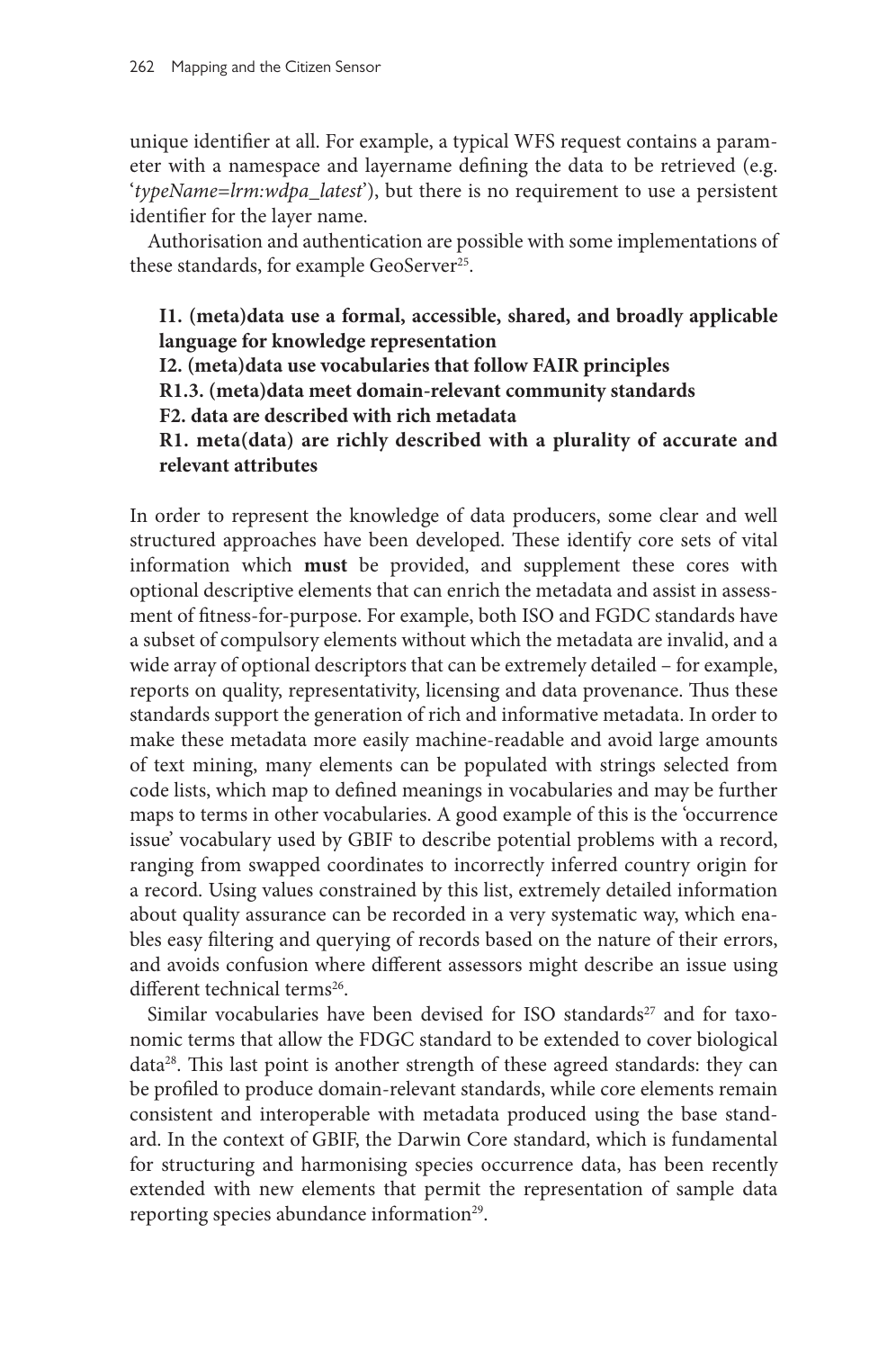# **4 Representative Examples of Cross-Community Interoperability Approaches**

Following the considerations so far, GBIF has already been considered as a good example to learn from. In addition to some of the highlights of the underlying approach, we see additional value in including two more examples in order to cover a wider spectrum of existing (or emerging) good practices in VGI data management.

#### *4.1 The GBIF Data Publishing Framework*

GBI[F30](#page-21-2) was founded in 2001 upon a recommendation of the Biodiversity Informatics Subgroup of the Megascience Forum and a subsequent endorsement by the OECD science ministers, to 'enable users to navigate and put to use vast quantities of biodiversity information, advancing scientific research … serving the economic and quality-of-life interests of society, and providing a basis from which our knowledge of the natural world can grow rapidly and in a manner that avoids duplication of effort and expenditure.['31](#page-21-3)

Since then, GBIF has established a renowned cross-community data and metadata infrastructure to function as a single point of access to hundreds of institutions and services offering biodiversity data, based upon a data publishing framework as advised by the GBIF Data Publishing Framework Task Group with the central recommendation that 'all data relevant to the understanding of biodiversity and to biodiversity conservation should be made freely, openly and effectively available' (Moritz et al., 2011). GBIF facilitates responsible use and sharing of data by emphasising the need for proper publishing and citation, and by citing contributing nodes as data curators. It claims to offer data about more than 1.6 million species, collected in 300 years of exploration, from volunteers, researchers and monitoring programmes (see the organisation's 'what is GBIF' website section<sup>32</sup> and the GBIF Data Policy<sup>33</sup>).

As a mature and open infrastructure, the GBIF architecture supports several standards, the most important ones being Darwin Core, Ecological Metadata Language (EML<sup>34</sup>), Access to Biological Collections Data (ABCD<sup>[35](#page-21-7)</sup>) for metadata and also access protocols like TDWG Access Protocol for Information Retrieval (TAPIR [36](#page-21-8)) and Distributed Generic Information Retrieval (DiGIR [37](#page-21-9)), in order to register and connect hundreds of different data holders and service providers within the GBIF portal. Most of the 'biodiversity standards' are being developed in the context of the Taxonomic Databases Working Group (TDWG)<sup>38</sup>.

The principal workflow within the GBIF (2011) infrastructure is described as follows:

1. Digitization: The initial capturing of information in electronic form, through imaging, databasing, maintaining spreadsheets etc.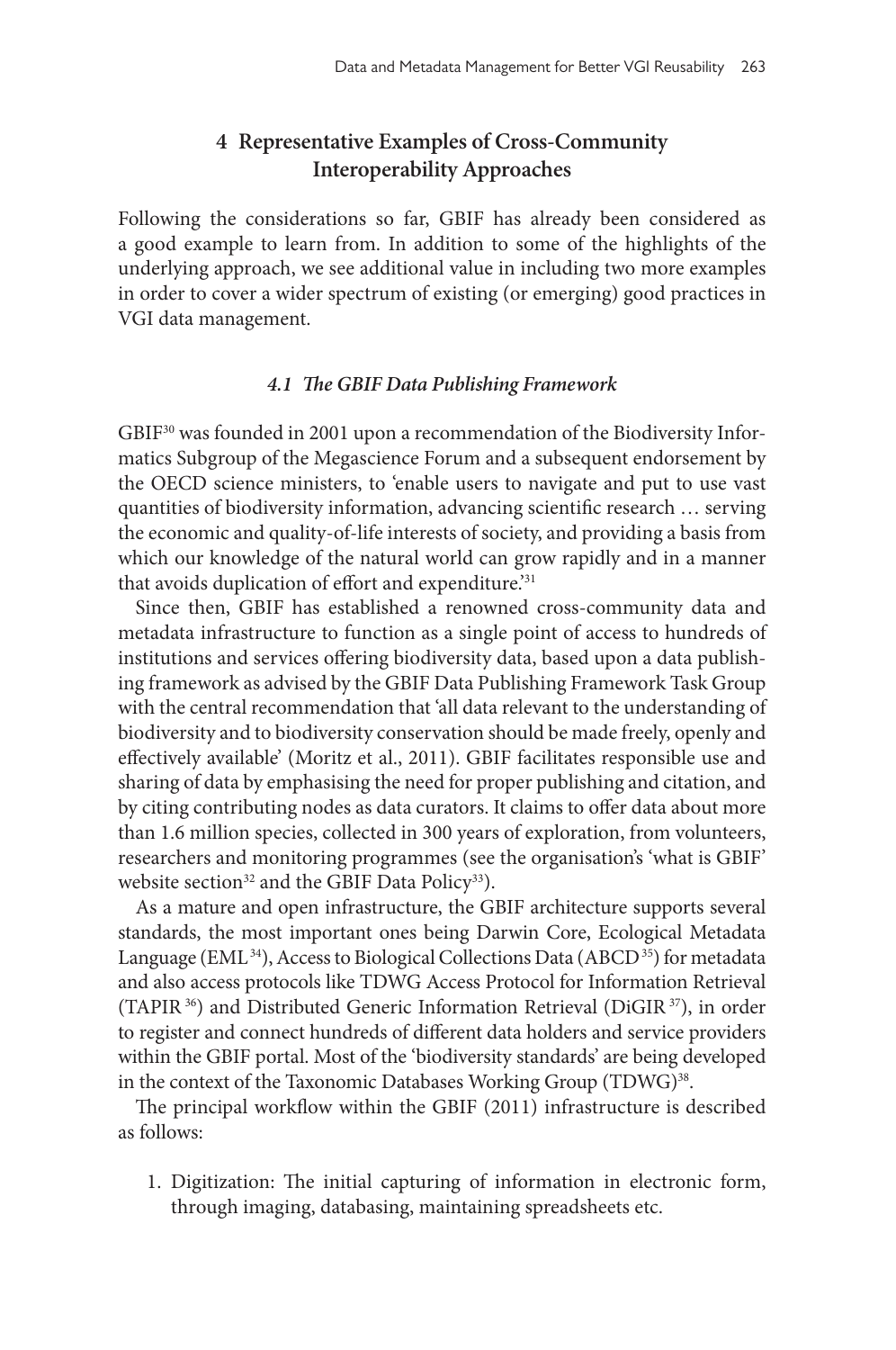- 2. Publishing: The act of making data sources available in a well known format (standard) and with appropriate metadata for access on the internet.
- 3. Integration: The process of aggregating published datasets, applying consistent quality control routines and normalizing formats.
- 4. Discovery and access: By building network wide indexes, discovery services are offered for users through portals and for machines by extensive web service APIs (GBIF, 2011).<sup>39</sup>

In order to collect standardised information from contributing nodes, GBIF offers its community several tools, the most prominent one being the Integrated Publishing Toolkit (IPT):

The IPT's two primary functions are to

- 1) encode existing species occurrence datasets and checklists, such as records from natural history collections or observations, in the Darwin Core standard to enhance interoperability of data, and
- 2) publish and archive data and metadata for broad use in a Darwin Core Archive, a set of files following a standard format (Robertson et al., 2014).

A further functionality is the possibility to convert metadata into 'data papers' that may be published as peer-reviewed scholarly articles in a journal. This is a direct incentive for publishing, as data can then be cited, raising the profile of the researcher or institution<sup>[40](#page-21-12)</sup>. It also encourages the user to directly choose a public domain licence for the data (which is in line with GBIF's data policy and also leads to easier reuse of the data; see FAIR principles in previous section).

The Integrated Publishing Toolkit is one prominent example of how GBIF tries to lower the barriers for new data publishers and to promote this community's standards.

# *4.2 The OGC Interoperability Program, Cross Community Interoperability*

VGI data often lack a common understanding associated to the meaning of the data or are user-contributed without any specific purpose, via social media platforms such as Twitter and Flickr. Nonetheless, often these data contain geographic reference and are *tagged* with other useful and queryable information, and the social media platforms offer application programming interfaces (APIs) to harvest from their services. In photo-community platforms, for example, the position of the published image may be (sometimes unintentionally) recorded in the GPS tags of EXIF metadata. This is likely to increase with the widespread use of smartphones equipped with capable GPS sensors. These sensors may eventually provide even more sophisticated information – for example, orientation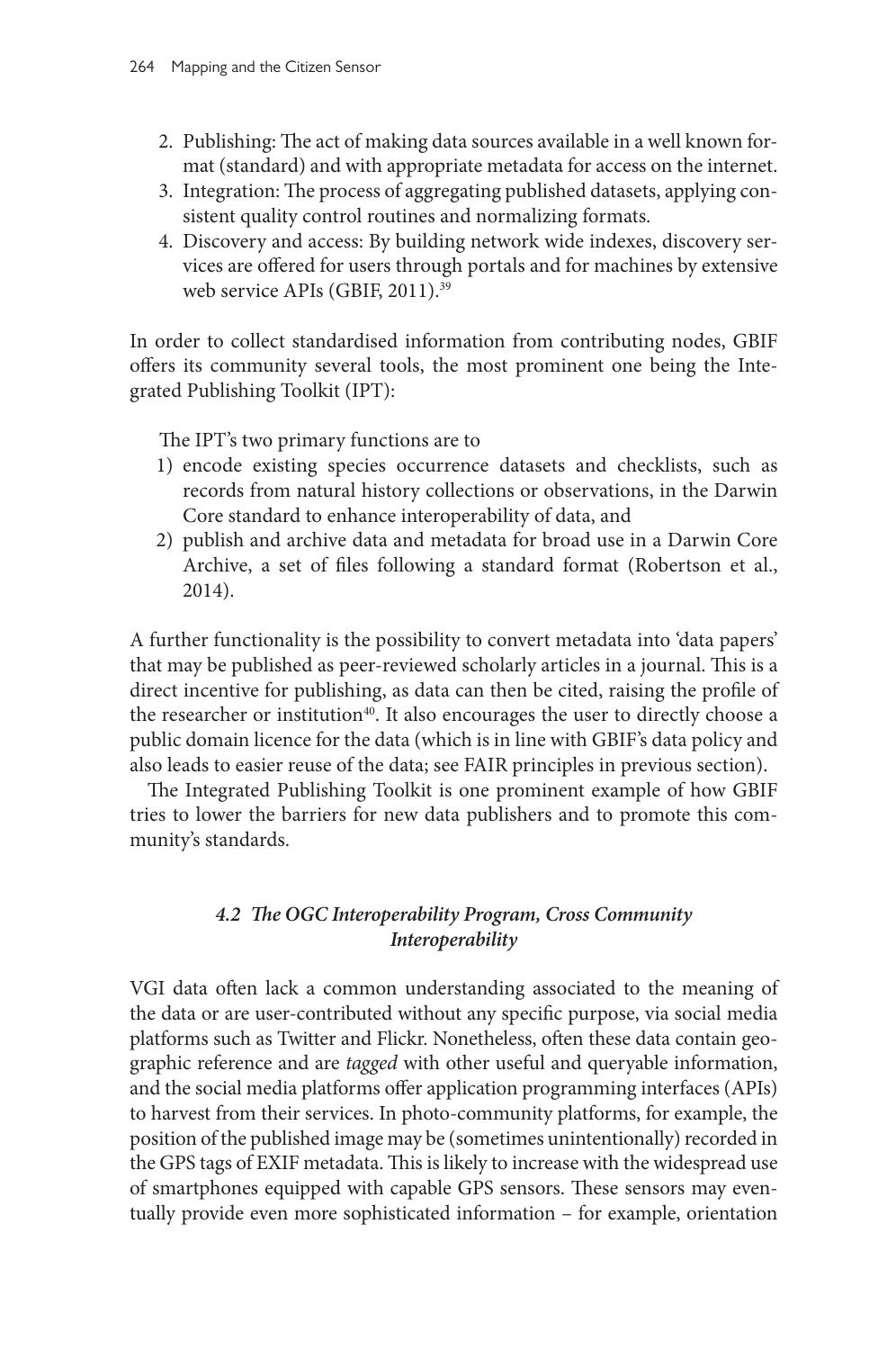and tilt angle of the camera. Such ancillary information is useful in a wide variety of use cases: for example as additional 'ground truth data' in the validation of global land cover products, or as one source among others in realtime crisis management. Several authors (Goodchild, 2007; Jürrens et al., 2009; Schade et al., 2011) have suggested viewing citizens [or humans] as *sensors* and using the OGC Sensor Web Enablement (SWE) as a reference framework to describe these *sensors* and their readings (or *observations*). In short, this framework aims at making sensor readings of all kinds discoverable and accessible via the net as near real-time streams in a standardised way, thus allowing for e.g. additional information streams beyond authoritative data from satellite images (in the case of crisis response for example). The SWE consists of a set of relevant standards, for example:

- *O&M* Observations and Measurements: This standard describes the general data model and specifies XML encodings on how to represent data.
- *SOS* Sensor Observation Service: The standard description of the service offering sensor descriptions and their observations.
- *SensorML* – Sensor Model Language: The standard models and XML Schema for describing the processes within sensor and observation processing systems.

(See [t](http://www.opengeospatial.org/ogc/markets-technologies/swe)he OGC website's Sensor Web Enablement description<sup>[41](#page-21-13)</sup> for details.)

The data model of O&M is generic in the sense that its core element, an observation event, can be mapped against all kinds of physical properties:

'An observation is an act associated with a discrete time instant or period through which a number, term, or other symbol is assigned to a phenomenon. It involves application of a specified procedure, such as a sensor, instrument, algorithm, or process chain. The procedure may be applied in situ, remotely, or ex situ with respect to sampling location. The result of an observation is an estimate of the value of a property of some feature' (Cox, 2013).

In a series of so-called testbeds, the OGC Interoperability Program (IP) addresses fundamental questions regarding testing, prototyping and early adoption of OGC standards. These testbeds consist of several threads in specific application domains, such as aviation. In one of these threads – on Cross-Community-Interoperability (CCI) – the OGC has taken up the idea of mapping VGI information against the O&M data model (see *testbed 10 CCI VGI Engineering report* (OGC, 2014)). By transforming social media content into the O&M data model, the data can further be served by OGC service components in a standardised way, as observations made by the human observer, by using the Sensor Observation Service (SOS). The testbed report also states some real-world problems – since the prototype was tested against several clients, some of which could not deal with the SOS interface (at the time of writing SOS is not yet as widespread as the Web Feature Service (WFS) interface), the data were also encoded as features for usage within a WFS. In this scenario,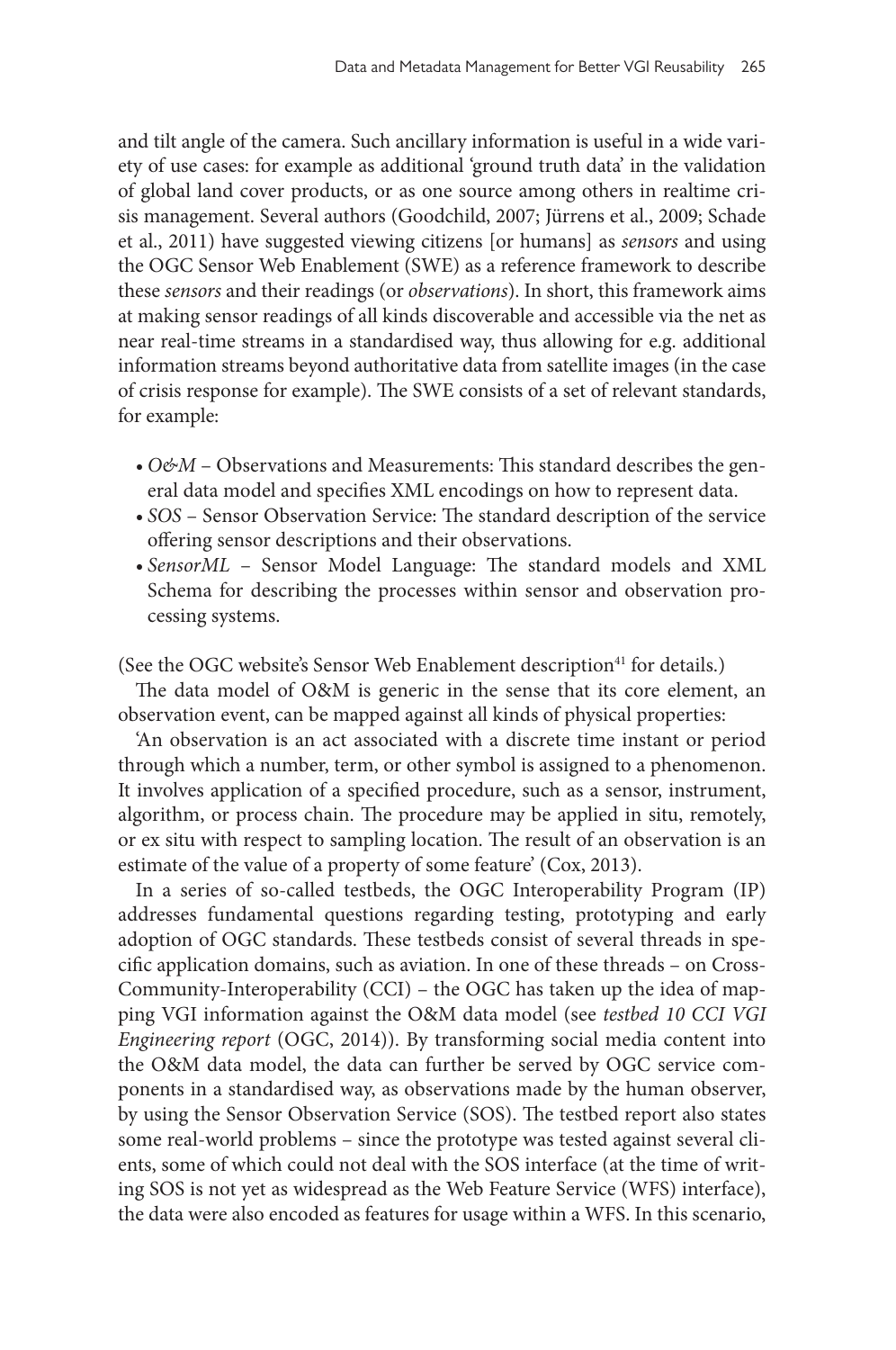the social media content was harvested by using the REST interface of the service (Flickr in their example) and uploaded as observations to the SOS after being transformed into the O&M model. This development was taken up as 'SWE for Citizen Science' as part of the discussions that led to the proposal of a new OGC Domain Working Group on Citizen Science (that was adopted at the OGC Technical Committee Meeting in September 2016).

#### *4.3 The Provision of OpenStreetMap (OSM) as Linked Data*

An interesting case builds on one of the most prominent VGI initiatives so far: OpenStreetMap (OSM). In the provision of OSM as Linked Data (Stadler et al., 2012), the traditional OSM dataset gets translated into a model that implements the Linked Data paradigm using RDF. Technically, the OSM data are periodically extracted from the official web page (openstreetmap.org), transformed into an RDF representation and loaded into a publicly available triple store that is essentially an RDF database. This processing is enabled by the open licensing model of OSM.

Apart from changing the data model (i.e. data formats and structures that are used to encode the points, lines, polygons, etc. that are used within OSM), the transition to a Linked Data approach also provides a step change in respect to (semantic) interoperability. While OSM defined its own structures and map elements (features) that are at most known to its own community, RDF is a recognised standard of the W3C and thereby well known to web developers around the globe, i.e. far beyond the original OSM contributors and the geospatial community. As such, datasets that are translated to so-called RDF triples (subject-predicate-object) can be easily connected to other triples by adding standard or self-defined relationships. In this way, datasets from multiple providers become interconnected and can be cross-navigated within the Linked Data Cloud<sup>[42](#page-21-14)</sup>.

In addition to introducing a standard way of modelling and related encodings, RDF also provides the possibility to reuse existing vocabularies so that the expressions used to represent subjects, predicates and objects are understood by many different communities (and not only by those that are familiar with a particular VGI dataset, such as, in this case, OSM). Considering geospatial data, for example, one might use the Location Core Vocabulary<sup>[43](#page-21-15)</sup> for describing any place in terms of its name, address or geometry. In a similar manner vocabularies exist to describe persons and their social network<sup>[44](#page-21-16)</sup> or even relationships between terms in two different vocabularies<sup>45</sup>. The most important point here is that the use of RDF is a well established step to breaking down the silos between closed communities, such as the SDI or the VGI community (see also Schade and Smits, 2012). Compared to many current OGC standards, which mostly evolve in parallel worlds, RDF provides common grounds for all sorts of different communities. This is because RDF builds on the (semantic)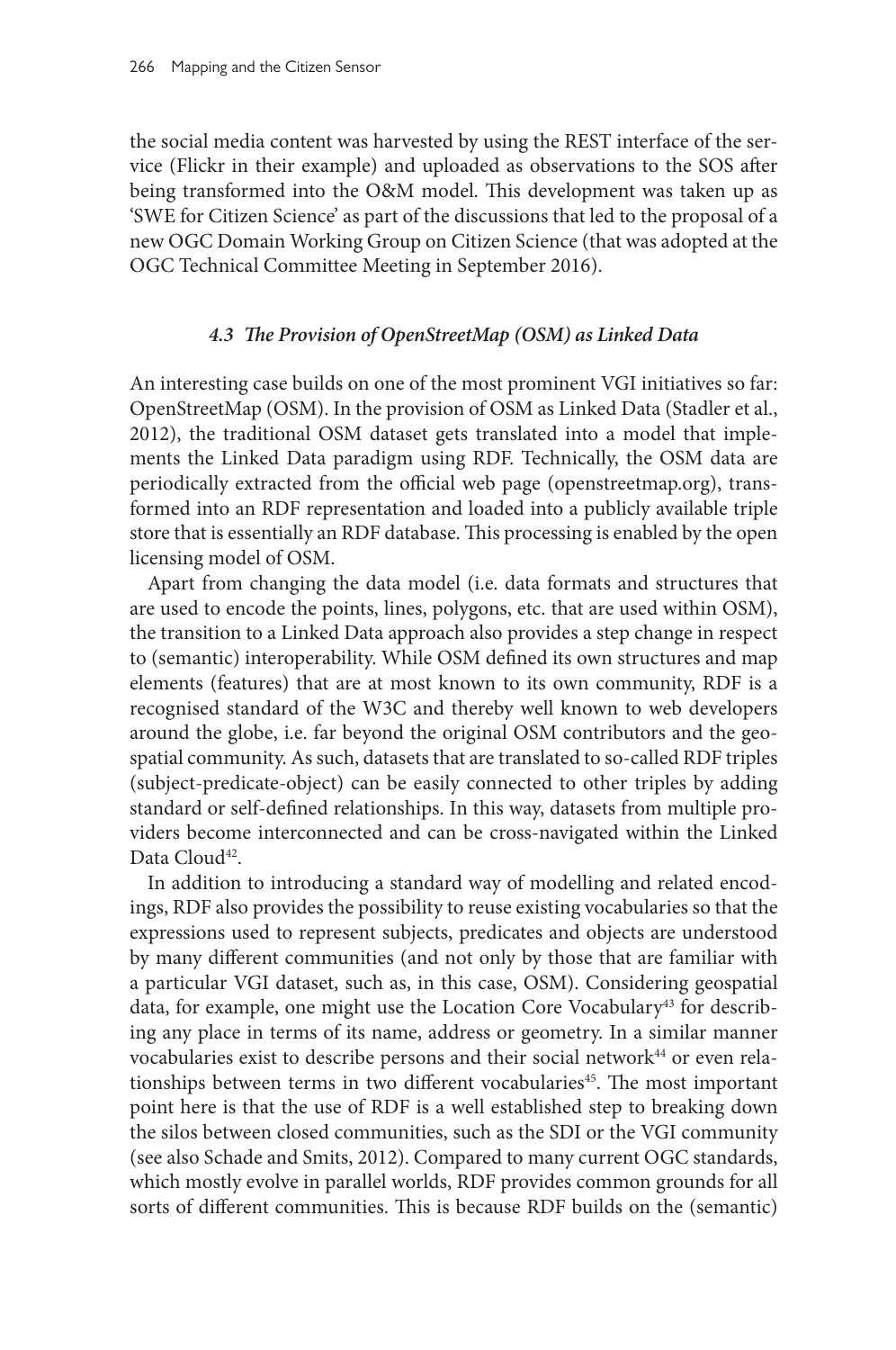web as the common denominator and enables the specification of communityspecific vocabularies, together with shared terms and well defined mappings. The mechanisms of vocabulary reuse and matching avoid the need for additional architectural approaches to join information from separately operating communities, such as wrappers, brokers or proxies.

While the above holds for all data models, it particularly also holds for models of data quality. Returning to the concrete example of OSM, the overall quality assurance and data management mechanisms remain core business within the traditional platform that underlies OSM (available from openstreetmap.org). The architecturally loosely coupled Linked Data representation adds, for example, the possibility to apply W3C vocabularies related to data quality – most notably the W3C Data on the Web Best Practices: Dataset Quality Vocabulary (W3C, 2016a) and Data Usage Vocabulary (W3C, 2016b). Whereas DQV provides the means to describe 'the quality of a dataset …, whether by the dataset publisher or by a broader community of users' (W3C, 2016a), DUV specifies 'a number of foundational concepts used to collect dataset consumer feedback, experiences, and cite references associated with a dataset' (W3C, 2016b). Together, both vocabularies could also be used for VGI, in order to support providers to express quality parameters of their offerings, but also to enable users to add their experiences and feedback to these parameters.

Yet, at the time of writing, both of these best practices are only available in draft versions and so far (to our knowledge) we still lack tangible access to using this concrete approach in a VGI context. We consider it as an extremely exciting area that is worth exploring (and comparing to dedicated OGC-centric approaches) in respect to VGI data management. The example of OSM as Linked Data may be the most straightforward use case for testing these possibilities.

## **5 Conclusion**

In this chapter, we have looked into some generic – and not only VGI projectsspecific – principles and good practices of data management, with the central paradigm being the FAIR principle: data should be findable, accessible, interoperable and reusable. To be reusable, it is vital that (meta)data are released with a clear and accessible data usage licence (see Chapter 6, Mooney and Minghini, 2017). Furthermore, we have summarised standards that support these principles, both from the Open Geospatial Consortium and from ISO TC/211, as well as from W3C, and we have investigated three examples where these principles and standards are utilised to maximise cross-discipline interoperability.

A key conclusion from this review into the current state of the art is that metadata for VGI are, and are likely to remain, patchy and extremely heterogeneous. 'Traditional' standards aimed at complete documentation of a one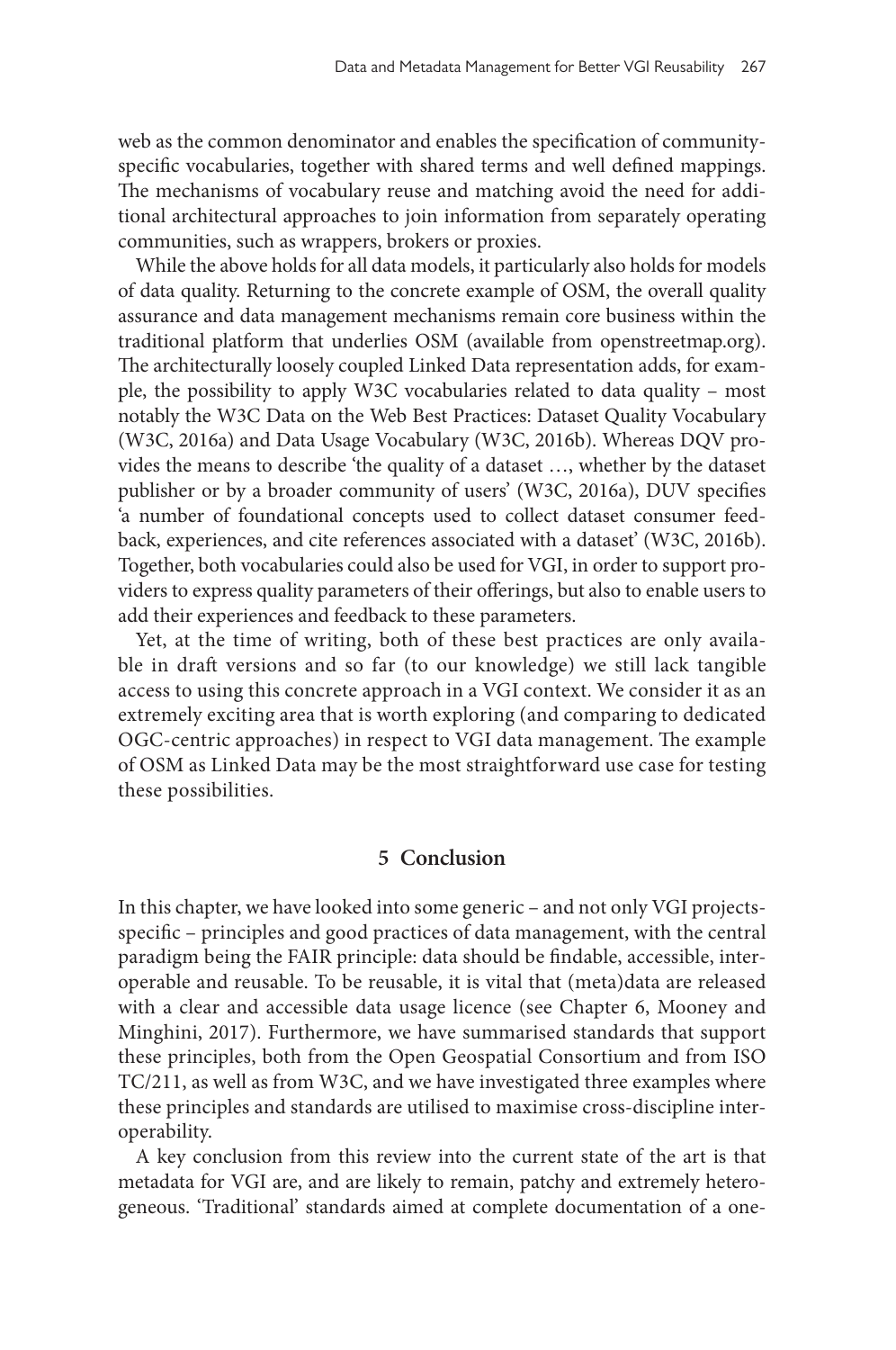off production workflow, such as ISO 19115/19157, are rich in descriptive elements that, if used properly, can enable the provenance and quality of geospatial data to be documented in very useful and machine-readable ways that support uncertainty propagation and fitness-for-use assessment. However, an investigation of open geospatial catalogues quickly shows that these standards are not being exploited to their full potential, even by large institutional data producers – partly because of the resource-intensive nature of metadata generation, and partly because of an ongoing shortage of tools and examples to simplify the process. For VGI, where even a single 'dataset' can contain observations produced by a wide variety of observers, instruments and methods, such monolithic standards may only be of use for periodic review and documentation of aggregated and quality-controlled data. In addition, the nature of VGI is such that observations may be accessed and used in a variety of different combinations and groupings. With such a fluid granularity, tools and APIs that allow annotation and documentation of individual records or groups of records are likely to be more useful, as are any tools and processing methods that permit the collection and storage of metadata automatically at the point of observation. Ongoing developments in RDF and Linked Data appear very promising for supporting data annotation, but are still too immature to be easily usable within most VGI initiatives. However, this is a key angle of research that should be developed, not least because the annotation/ commentary approach to metadata permits information and quality reports to be attached to data after their production, so that VGI can be mobilised and made more usable and reusable.

We have not looked into software solutions of how to access, store and back up data, for example which database management solution to use, such as PostgreSQL (with its language extension PostGIS), MySQL or the lightweight SpatiaLite, to name a few. We have also only touched the surface of the topic of software suites like GeoServer, deegree or GeoNetwork, all of which offer substantial building blocks for Spatial Data Infrastructures. We encourage the use of Open Source software like these, as well as open and freely accessible standards.

In this text we have not addressed Environmental Sensor Networks (ESNs) that may comprise a backbone in data assessment from distributed heterogeneous sensors. We expect that the Sensor Web Enablement, as an OGC reference framework, will play an important role in citizen sensing. For further reading, the FP7 funded Citizen Observatory 'COBWEB' has defined a 'Generic Infrastructure Platform to facilitate the collection of Citizen Science data for Environmental Monitoring'(Higgins et al., 2016).

In terms of actual formulation of Data Management Plans, substantial resources are available; see for example DataOne's 'Data Management Guide for Public Participation in Scientific Research'[46](#page-21-18) or COBWEB's 'Generic Data Man-agement Plan Check' in their 'deliverable 7.1 on Data Management Guidelines.<sup>2[47](#page-21-19)</sup>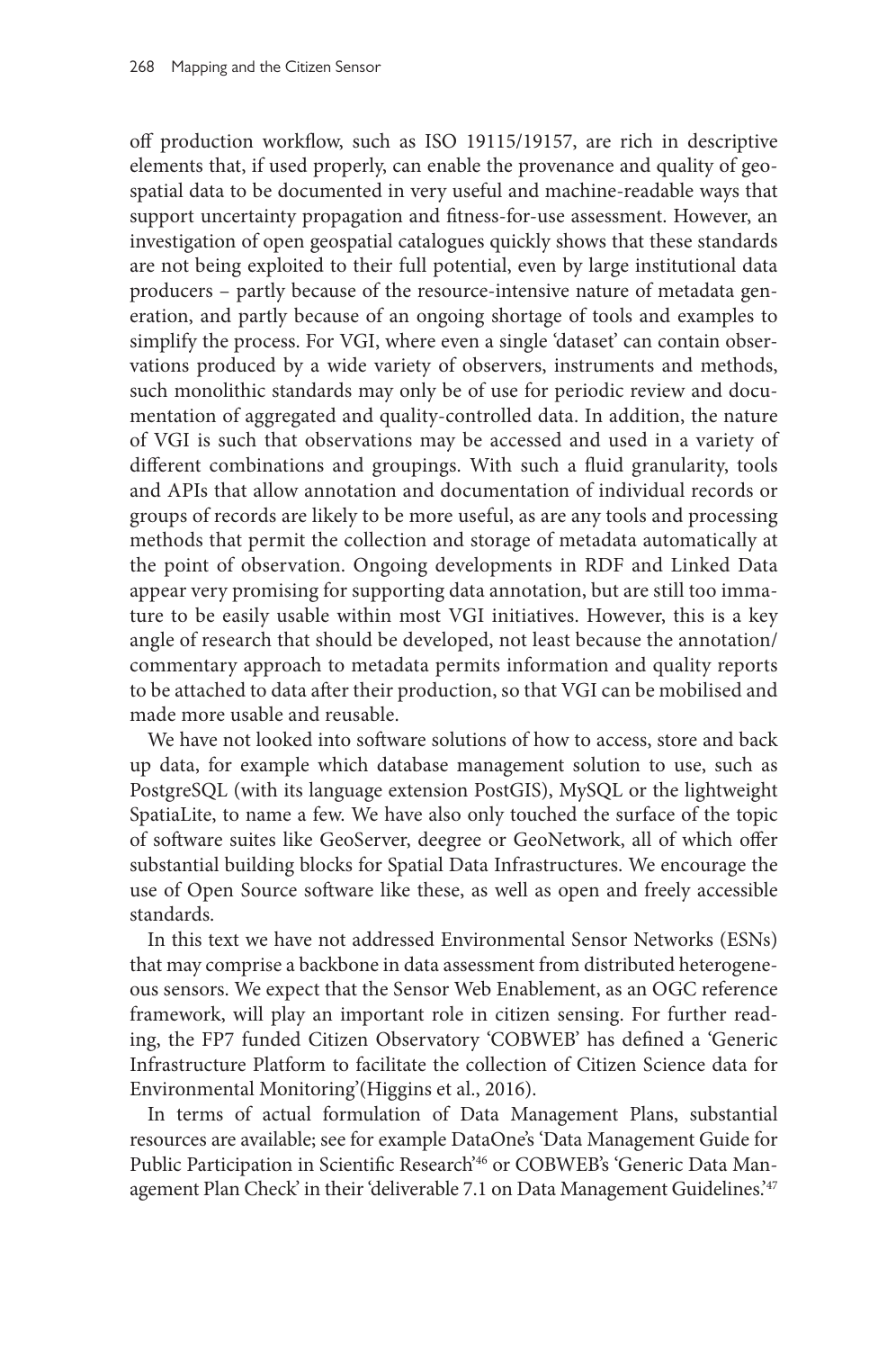Data management methodologies can only succeed if their benefits overcome their implementation costs; i.e. existing solutions and best practices will have to be tailored to the needs and capabilities of individual projects, and feasibility needs to be assessed on a case by case basis. However, it is imperative to recognise that a precise knowledge of the provenance and meaning of data is a most precious asset that should be highly valued.

# **Notes**

- <span id="page-20-0"></span> [https://ec.europa.eu/programmes/horizon2020/en/news/citizens%E2%](https://ec.europa.eu/programmes/horizon2020/en/news/citizens%E2%80%99-observatories-empowering-european-society-open-conference) [80%99-observatories-empowering-european-society-open-conference](https://ec.europa.eu/programmes/horizon2020/en/news/citizens%E2%80%99-observatories-empowering-european-society-open-conference)
- <span id="page-20-1"></span><http://www.eubon.eu/>
- <span id="page-20-2"></span><https://cobwebproject.eu/>
- <span id="page-20-3"></span> [https://www.earthobservations.org/documents/dswg/201504\\_data\\_man](https://www.earthobservations.org/documents/dswg/201504_data_management_principles_long_final.pdf)[agement\\_principles\\_long\\_final.pdf](https://www.earthobservations.org/documents/dswg/201504_data_management_principles_long_final.pdf)
- <span id="page-20-4"></span><http://www.bfe-inf.org/info/data-principles>
- <span id="page-20-5"></span>E.g.<http://vocab.nerc.ac.uk/collection/P15/current/CFCM0010/>
- <span id="page-20-6"></span> E.g. [http://seadatanet.maris2.nl/v\\_bodc\\_vocab\\_v2/vocab\\_relations.asp?](http://seadatanet.maris2.nl/v_bodc_vocab_v2/vocab_relations.asp?lib=P02) [lib=P02](http://seadatanet.maris2.nl/v_bodc_vocab_v2/vocab_relations.asp?lib=P02)
- <span id="page-20-7"></span><http://ijsdir.jrc.ec.europa.eu/index.php/ijsdir/article/view/389>
- <span id="page-20-8"></span><https://www.journals.elsevier.com/data-in-brief>
- <span id="page-20-9"></span><https://www.w3.org/>
- <span id="page-20-10"></span><http://www.opengeospatial.org/>
- <span id="page-20-11"></span><http://www.gbif.org/mendeley>
- <span id="page-20-12"></span>[http://www.iso.org/iso/catalogue\\_detail?csnumber=43506](http://www.iso.org/iso/catalogue_detail?csnumber=43506)
- <span id="page-20-13"></span><https://www.crossref.org/>
- <span id="page-20-14"></span><https://figshare.com/>
- <https://zenodo.org/>
- <https://www.datacite.org/>
- <span id="page-20-15"></span><http://ezid.cdlib.org/>
- <span id="page-20-16"></span><http://datadryad.org/>
- <span id="page-20-17"></span>[http://www.iso.org/iso/catalogue\\_detail.htm?csnumber=53798](http://www.iso.org/iso/catalogue_detail.htm?csnumber=53798)
- <span id="page-20-18"></span><sup>21</sup> [http://www.ngdc.noaa.gov/wiki/index.php/Data\\_Set\\_Identifiers\\_and\\_](http://www.ngdc.noaa.gov/wiki/index.php/Data_Set_Identifiers_and_other_Unique_IDs) other Unique IDs
- <span id="page-20-19"></span>[https://geo-ide.noaa.gov/wiki/index.php?title=File:LI\\_Lineage-2.png](https://geo-ide.noaa.gov/wiki/index.php?title=File:LI_Lineage-2.png)
- <span id="page-20-20"></span><http://charme.org.uk/>
- <span id="page-20-21"></span><http://www.opengeospatial.org/standards/cat>
- <span id="page-20-22"></span><http://docs.geoserver.org/stable/en/user/security/service.html>
- <span id="page-20-23"></span> [http://gbif.github.io/gbif-api/apidocs/org/gbif/api/vocabulary/Occurren](http://gbif.github.io/gbif-api/apidocs/org/gbif/api/vocabulary/OccurrenceIssue.html)[ceIssue.html](http://gbif.github.io/gbif-api/apidocs/org/gbif/api/vocabulary/OccurrenceIssue.html)
- <span id="page-20-24"></span> [https://geo-ide.noaa.gov/wiki/index.php?title=ISO\\_19115\\_and\\_19115-2\\_](https://geo-ide.noaa.gov/wiki/index.php?title=ISO_19115_and_19115-2_CodeList_Dictionaries) [CodeList\\_Dictionaries](https://geo-ide.noaa.gov/wiki/index.php?title=ISO_19115_and_19115-2_CodeList_Dictionaries)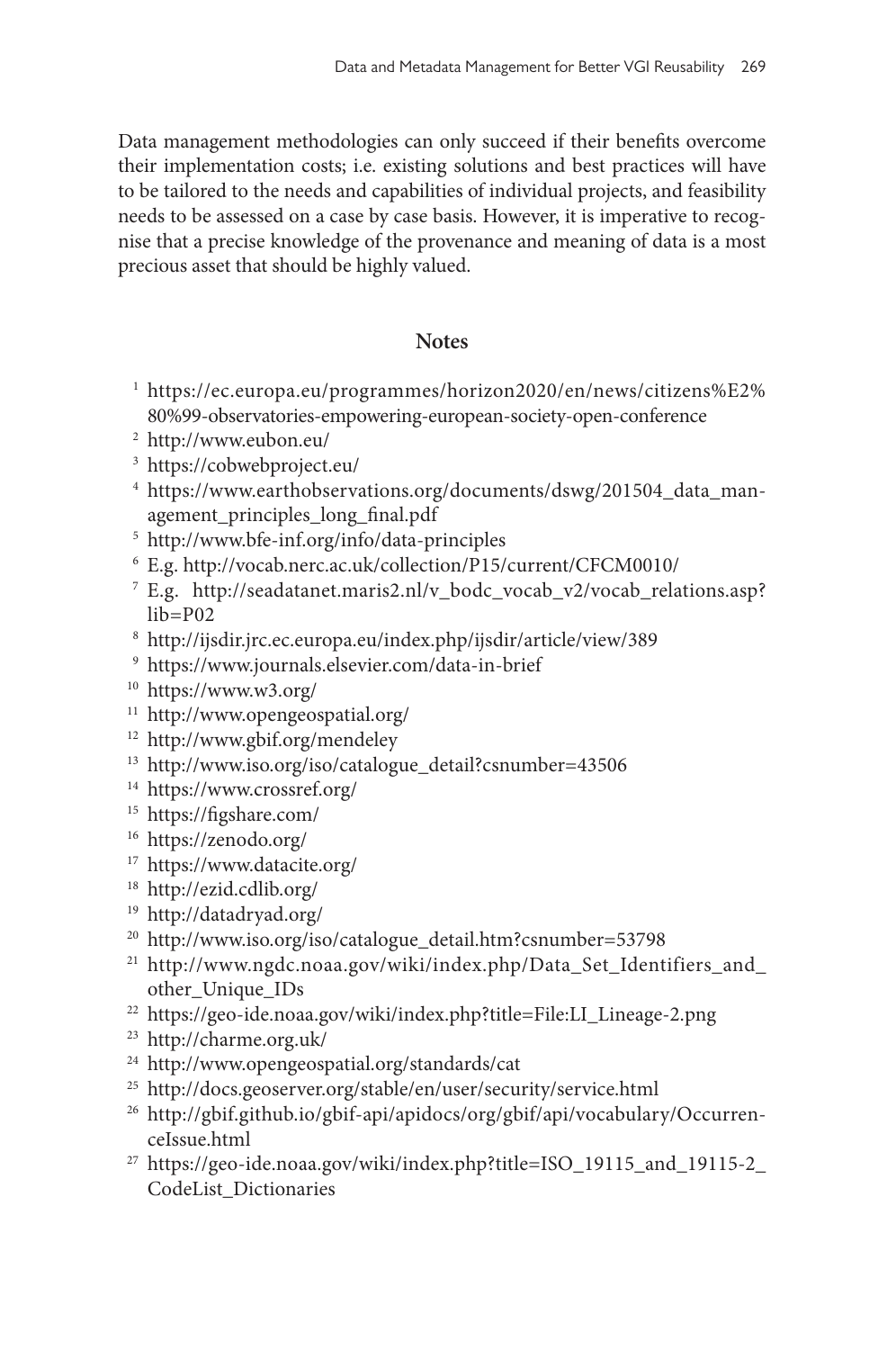- <span id="page-21-0"></span><sup>28</sup> [http://www.fgdc.gov/standards/projects/FGDC-standards-projects/meta](http://www.fgdc.gov/standards/projects/FGDC-standards-projects/metadata/biometadata/biodatap.pdf)[data/biometadata/biodatap.pdf](http://www.fgdc.gov/standards/projects/FGDC-standards-projects/metadata/biometadata/biodatap.pdf)
- <span id="page-21-1"></span><sup>29</sup> [http://www.gbif.org/sites/default/files/gbif\\_IPT-sample-data-primer\\_](http://www.gbif.org/sites/default/files/gbif_IPT-sample-data-primer_en.pdf) [en.pdf](http://www.gbif.org/sites/default/files/gbif_IPT-sample-data-primer_en.pdf)
- <span id="page-21-2"></span><sup>30</sup> <http://www.gbif.org>
- <span id="page-21-3"></span><sup>31</sup> <http://www.gbif.org/what-is-gbif#background>
- <span id="page-21-4"></span><sup>32</sup> <http://www.gbif.org/what-is-gbif>
- <span id="page-21-5"></span><sup>33</sup> <http://www.gbif.org/resource/80527>
- <span id="page-21-6"></span><sup>34</sup> <https://knb.ecoinformatics.org/#external//emlparser/docs/index.html>
- <span id="page-21-7"></span><sup>35</sup> <http://www.tdwg.org/activities/abcd/>
- <span id="page-21-8"></span><sup>36</sup> <http://www.tdwg.org/activities/tapir/>
- <span id="page-21-9"></span><sup>37</sup> <http://digir.sourceforge.net/>
- <span id="page-21-10"></span><sup>38</sup> <http://www.tdwg.org/standards/>
- <span id="page-21-11"></span><sup>39</sup> <http://www.gbif.org/infrastructure/summary>
- <span id="page-21-12"></span><sup>40</sup> <http://www.gbif.org/publishing-data/data-papers>
- <span id="page-21-13"></span><sup>41</sup> <http://www.opengeospatial.org/ogc/markets-technologies/swe>
- <span id="page-21-14"></span><sup>42</sup> <http://lod-cloud.net/>
- <span id="page-21-15"></span><sup>43</sup> <https://www.w3.org/ns/locn>
- <span id="page-21-16"></span><sup>44</sup> <http://www.foaf-project.org/>
- <span id="page-21-17"></span><sup>45</sup> <https://www.w3.org/2004/02/skos/>
- <span id="page-21-18"></span><sup>46</sup> [https://www.dataone.org/sites/all/documents/DataONE-PPSR-DataMan](https://www.dataone.org/sites/all/documents/DataONE-PPSR-DataManagementGuide.pdf)[agementGuide.pdf](https://www.dataone.org/sites/all/documents/DataONE-PPSR-DataManagementGuide.pdf)
- <span id="page-21-19"></span><sup>47</sup> [https://cobwebproject.eu/sites/default/files/COBWEB%20D7.1%20](https://cobwebproject.eu/sites/default/files/COBWEB D7.1 Data Management Guidelines v1_0.pdf) [Data%20Management%20Guidelines%20v1\\_0.pdf](https://cobwebproject.eu/sites/default/files/COBWEB D7.1 Data Management Guidelines v1_0.pdf)

# **Reference list**

- Bearden, M.J., 2007. The National Map Corps. Presented at the Specialist Meeting on Volunteered Geographic Information, University of California at Santa Barbara. Available at [http://www.ncgia.ucsb.edu/projects/vgi/docs/](http://www.ncgia.ucsb.edu/projects/vgi/docs/position/Bearden_paper.pdf) [position/Bearden\\_paper.pdf](http://www.ncgia.ucsb.edu/projects/vgi/docs/position/Bearden_paper.pdf) [Last accessed 1 May 2017]
- Car, N., Cox, S., Fitch, P., 2015. *Associating uncertainty with datasets using Linked Data and allowing propagation via provenance chains*. EGU General Assembly Conference Abstracts, p. 4392. Available at [http://adsabs.harvard.](http://adsabs.harvard.edu/abs/2015EGUGA..17.4392C) [edu/abs/2015EGUGA..17.4392C](http://adsabs.harvard.edu/abs/2015EGUGA..17.4392C) [Last accessed 1 May 2017].
- Global Biodiversity Information Facility (GBIF), 2011. GBIF Position Paper on Data Hosting Infrastructure for Primary Biodiversity Data. Version 1.0. (Authored by Goddard, A., Wilson, N., Cryer, P., & Yamashita, G.) Available at<http://www.gbif.org/resource/80733>[Last accessed 1 May 2017]
- Cox, S., 2013. OGC and ISO 19156:2011(E) OGC Abstract Specification Geographic information — Observations and measurements. Available at [http://portal.opengeospatial.org/files/?artifact\\_id=41579](http://portal.opengeospatial.org/files/?artifact_id=41579) [Last accessed 1 May 2017].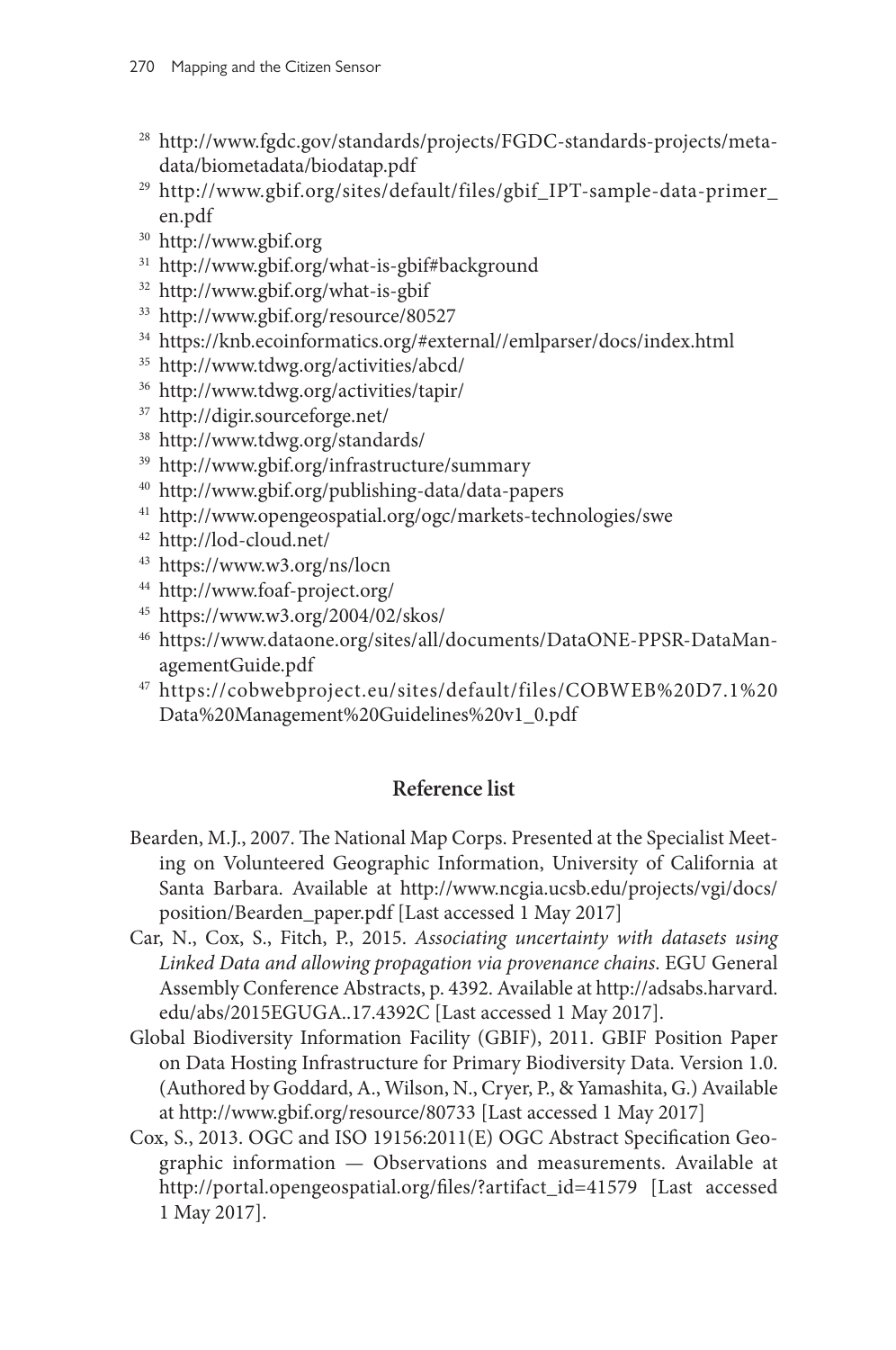- Craglia, M., Granell, C., 2014. *Citizen Science and Smart Cities*. Publications Office of the European Union, Luxembourg. DOI:<https://doi.org/10.2788/80461>
- Goodchild, M.F., 2007. Citizens as sensors: the world of volunteered geography. *GeoJournal* 69, 211–221. DOI:<https://doi.org/10.1007/s10708-007-9111-y>
- Heath, T., Bizer, C., 2011. Linked Data: Evolving the Web into a Global Data Space. *Synthesis Lectures on the Semantic Web: Theory and Technology* 1, 1–136. DOI: <https://doi.org/10.2200/S00334ED1V01Y201102WBE001>
- Higgins, C.I., Williams, J., Leibovici, D.G., Simonis, I., Davis, M.J., Muldoon, C., van Genuchten, P., O'Hare, G., Wiemann, S., 2016. Citizen OBservatory WEB (COBWEB): A Generic Infrastructure Platform to Facilitate the Collection of Citizen Science data for Environmental Monitoring. *International Journal of Spatial Data Infrastructures Research* 11, 20–48. DOI: [https://doi.](https://doi.org/10.2902/1725-0463.2016.11.art3) [org/10.2902/1725-0463.2016.11.art3](https://doi.org/10.2902/1725-0463.2016.11.art3)
- Jürrens, E.H., Bröring, A., Jirka, S., 2009. A Human Sensor Web for Water Availability Monitoring, in *Proceedings of OneSpace 2009 – 2nd International Workshop on Blending Physical and Digital Spaces on the Internet*, Berlin, Germany, 1 Sep 2009. Available at: [http://onespace.ace.ed.ac.uk/2009/docs/](http://onespace.ace.ed.ac.uk/2009/docs/onespace2009_submission_2.pdf) [onespace2009\\_submission\\_2.pdf](http://onespace.ace.ed.ac.uk/2009/docs/onespace2009_submission_2.pdf) [Last accessed 16 May 2017].
- Maso, J., 2013. Unique Identifiers within Systems of Systems, Slide 8: Id's in metadata records. Metadata and data id's. GEOSS Future Products Workshop, NOAA, Silver Springs, USA, 27 March 2013. Available at: [https://por](https://portal.opengeospatial.org/files/?artifact_id=53340)[tal.opengeospatial.org/files/?artifact\\_id=53340](https://portal.opengeospatial.org/files/?artifact_id=53340) [Last accessed 1 May 2017].
- Maso, J., Bastin, L., 2015. OGC Geospatial User Feedback Standard. Conceptual Model and XML Encoding Extension. Available at: [http://www.opengeo](http://www.opengeospatial.org/standards/requests/144)[spatial.org/standards/requests/144](http://www.opengeospatial.org/standards/requests/144) [Last accessed 1 May 2017].
- Mooney, P and Minghini, M. 2017. A Review of OpenStreetMap Data. In: Foody, G, See, L, Fritz, S, Mooney, P, Olteanu-Raimond, A-M, Fonte, C C and Antoniou, V. (eds.) *Mapping and the Citizen Sensor*. Pp. 37–59. London: Ubiquity Press. DOI: <https://doi.org/10.5334/bbf.c>.
- Moritz, T., Krishnan, S., Roberts, D., Ingwersen, P., Agosti, D., Penev, L., Cockerill, M., Chavan, V., 2011. Towards mainstreaming of biodiversity data publishing: recommendations of the GBIF Data Publishing Framework Task Group. *BMC Bioinformatics* 12, 1–10. DOI: [https://doi.org/10.1186/1471-](https://doi.org/10.1186/1471-2105-12-S15-S1) [2105-12-S15-S1](https://doi.org/10.1186/1471-2105-12-S15-S1)
- OGC, 2014. OGC Testbed-10 CCI VGI Engineering Report. Edited by A. Broring, S. Jirka, M. Rieke, B. Pross. Available at: [https://portal.opengeospatial.](https://portal.opengeospatial.org/files/?artifact_id=58925) [org/files/?artifact\\_id=58925](https://portal.opengeospatial.org/files/?artifact_id=58925) [Last accessed 1 May 2017].
- Robertson, T., Döring, M., Guralnick, R., Bloom, D., Wieczorek, J., Braak, K., Otegui, J., Russell, L., Desmet, P., 2014. The GBIF Integrated Publishing Toolkit: Facilitating the Efficient Publishing of Biodiversity Data on the Internet. *PLOS ONE* 9, e102623. DOI: [https://doi.org/10.1371/journal.](https://doi.org/10.1371/journal.pone.0102623) [pone.0102623](https://doi.org/10.1371/journal.pone.0102623)
- Schade, S., Díaz, L., Ostermann, F., Spinsanti, L., Luraschi, G., Cox, S., Nuñez, M., Longueville, B.D., 2011. Citizen-based sensing of crisis events: sensor